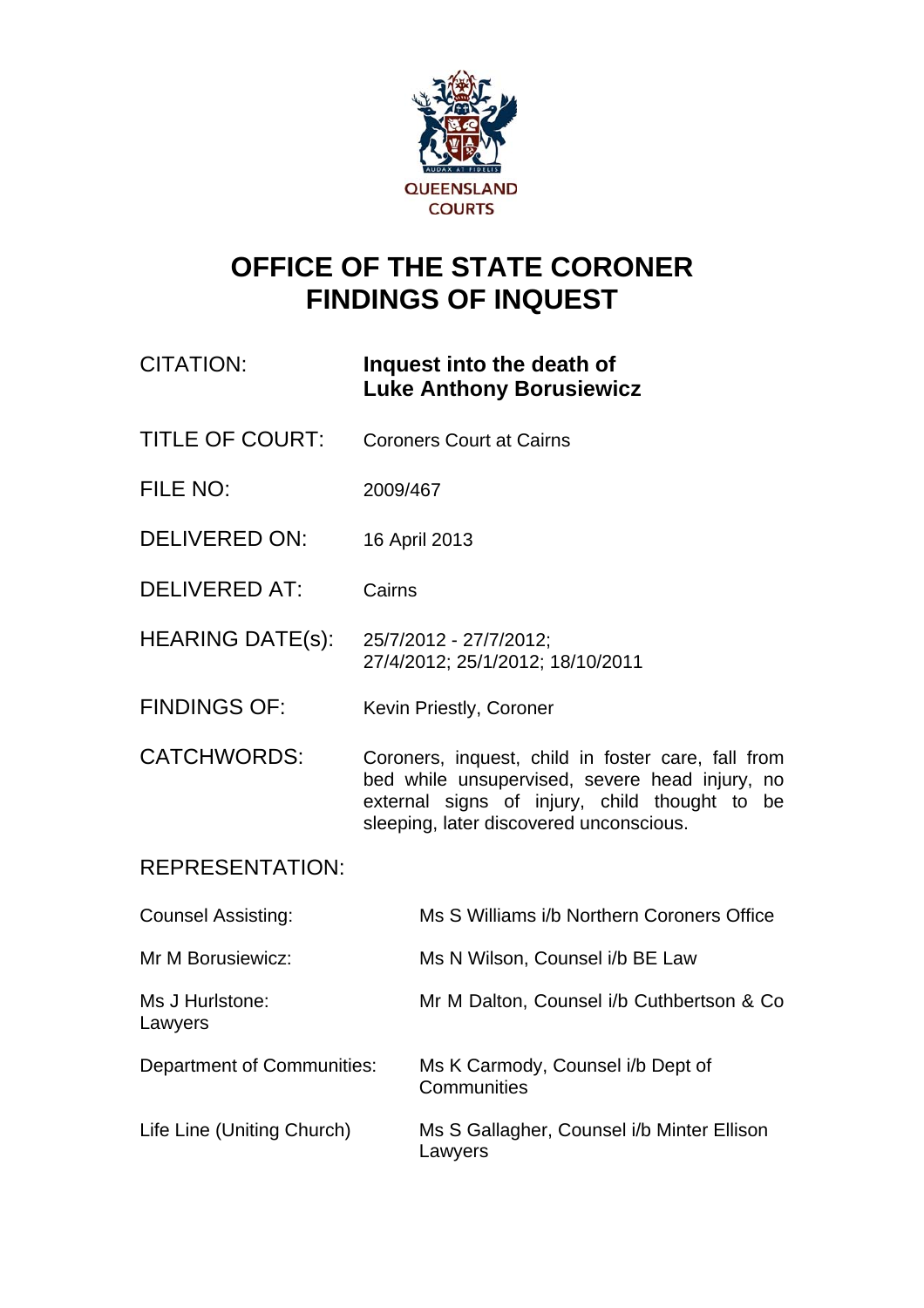# *Introduction*

#### **Role of the Coroner**

The role of a coroner as well as the powers and limitations about how an inquiry can be conducted are prescribed in the *Coroners Act 2003.*

A Coroner is required to make findings as to how a person died, when the person died, where the person died and what caused the person to die.

A Coroner is precluded from including in his findings any statement or comment that a person is or may be guilty of an offence or civilly liable for something (s.45(5) and s.46(3)).

A Coroner may, whenever appropriate, comment on anything connected with a death investigated at an inquest that relates to public health or safety and ways to prevent deaths from happening in similar circumstances in the future.

#### **Naming Conventions**

The names of children in foster care other than Luke and the name of the foster carers are not for publication. People have been given a pseudonym to protect their identity. A twelve year old girl is given the identity G12 and so forth. The foster carer of Luke at the time of his death is referred to by her first name only.

# **Brief Circumstances of Death**

On 12 January 2009 Luke was 2 years and 2 months of age and in foster care with Joy. She was 74 years of age and had the care of three other children in foster care. Luke had a fall while Joy was having a 'lie down'. Afterwards, when Joy checked on Luke, he appeared to be sleeping. It was not until later in the afternoon when Joy attempted to wake Luke was it discovered that he was unconscious. Luke was taken by Ambulance to Cairns Base Hospital and died on 18 January 2009.

Luke's death was the subject of a coronial investigation that culminated in an inquest.

Although I will formally record the evidence relevant to when, where and what medically caused Luke's death, there are no issues about these matters requiring further detailed investigation. The focus of the inquest was on 'how' Luke sustained the injury that resulted in his death and what might be done to prevent deaths from happening in similar circumstances.

#### **Child Safety Services**

Child Safety Services (CSS) is responsible for protecting children who were harmed or at risk of harm. When parents are unwilling or unable to protect them, child protection services may be required. CSS officers will investigate and assess the protection and care needs of children. There are a number of different forms of intervention available to CSS when a child is in need of protection and care. Intervention with Parental Agreement allows CSS officers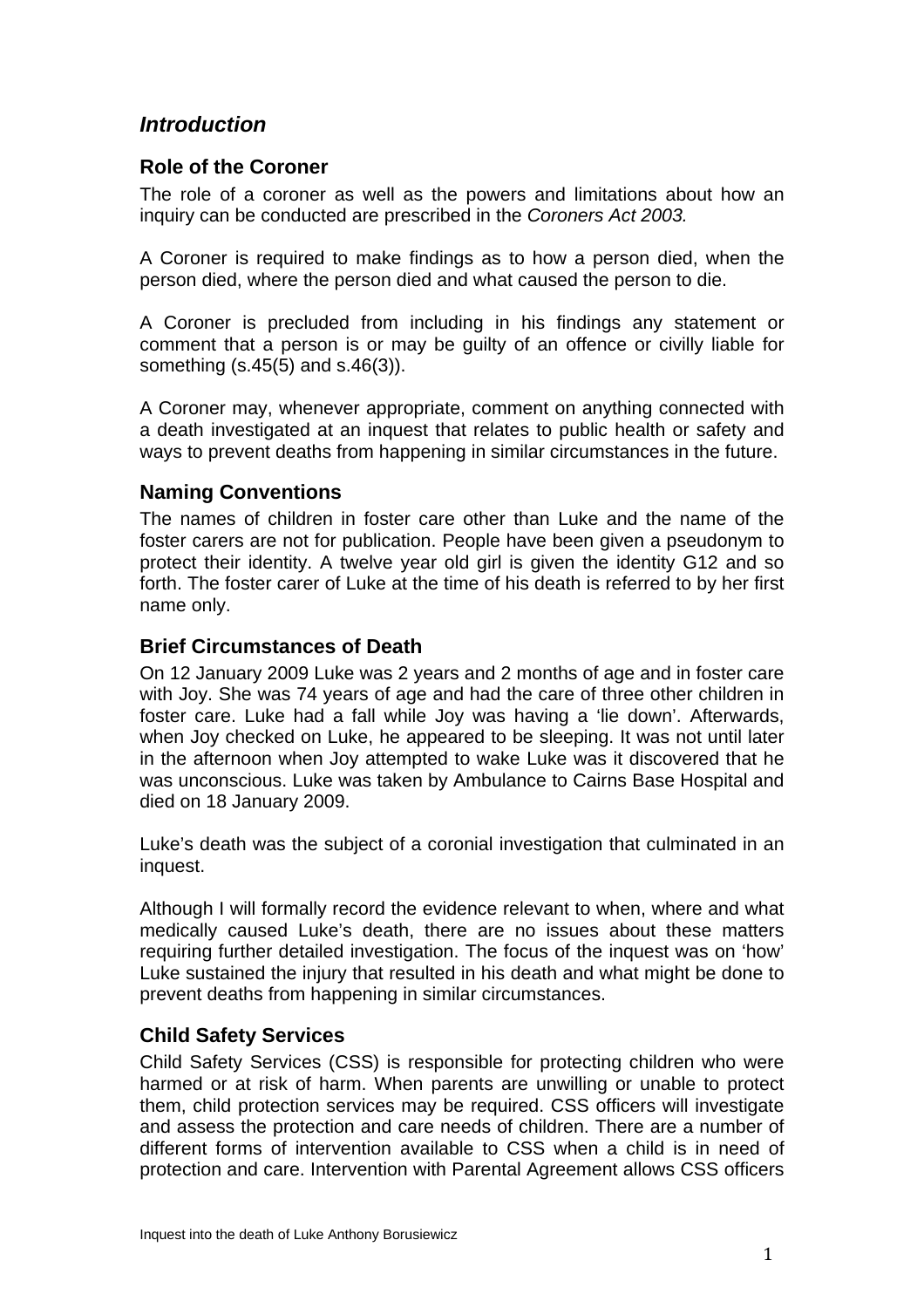to work intensively with children and their families to meet their protection and care needs while they remain in the family home. However, if it has been assessed the child is in need of protection and the parent is not able and willing to protect the child, CSS may apply to the Children's Court for a Court Assessment Order or a Child Protection Order. There are a number of different types of Child Protection Orders. Some involve a grant of custody or guardianship of a child to the Department for the duration of the order.

## **Luke's Contact with CSS**

Luke was born on 22 September 2006 and initially remained in the care of his parents, Michael Borusiewicz and Jacqueline Hurlstone. CSS in Cairns had contact with Luke in late 2007 and early 2008 but the family moved and was unable to be located. Luke came to the attention of CSS again in Townsville on 5 July 2008 when he was taken into care. He had a number of short-term placements. A protection order was obtained for short-term custody to the Chief Executive of CSS for a period of 12 months. Luke was placed in the foster care of AB in Cairns from 22 July to 24 December 2008.

During Luke's period in care with AB, he underwent numerous specialist medical assessments. Initially he presented with a continually runny nose, lack of capacity to feed and apparent developmental delay. The runny nose continued for a few months as he had a viral infection for which his parents had sought medical assistance before he entered care. An Occupational Therapist concluded that had global developmental delays, more severe in the fine motor, cognitive and speech domains. Paediatric assessment of Luke revealed he was tall and skinny with height at the  $75<sup>th</sup>$  percentile and weight at the 25<sup>th</sup> percentile. The assessment stated Luke had global developmental delay of unknown origin but likely due to environmental neglect. A hearing test showed significant speech and language delay. An ENT assessment and subsequent surgery was performed to address 'glue ear'. He underwent an adenoidectomy and bilateral grommets were inserted.

Luke also initially entered care with significant behavioral issues that appeared to improve with stability in his care arrangements.

There was a medical assessment on 30 October, after a period of respite care with Joy, where foster carer AB reported to the reviewing doctor that she had noticed a big improvement in Luke while in Joy's care. His speech had improved, he was much more vocal. Fine motor skills had improved. His weight had improved and he'd started toilet training. Luke continued to have speech therapy and he attended the Early Intervention Developmental Playgroup.

On 23 December, the placement with the foster carers broke down due to the foster carer's own personal circumstances. There were no issues peculiar to Luke that precipitated the change.

On 24 December Luke was placed with Joy. The plan was to facilitate contact with his parents and transition Luke back into parental care under the supervision of CSS while Luke was in Joy's care. At separate times, Mr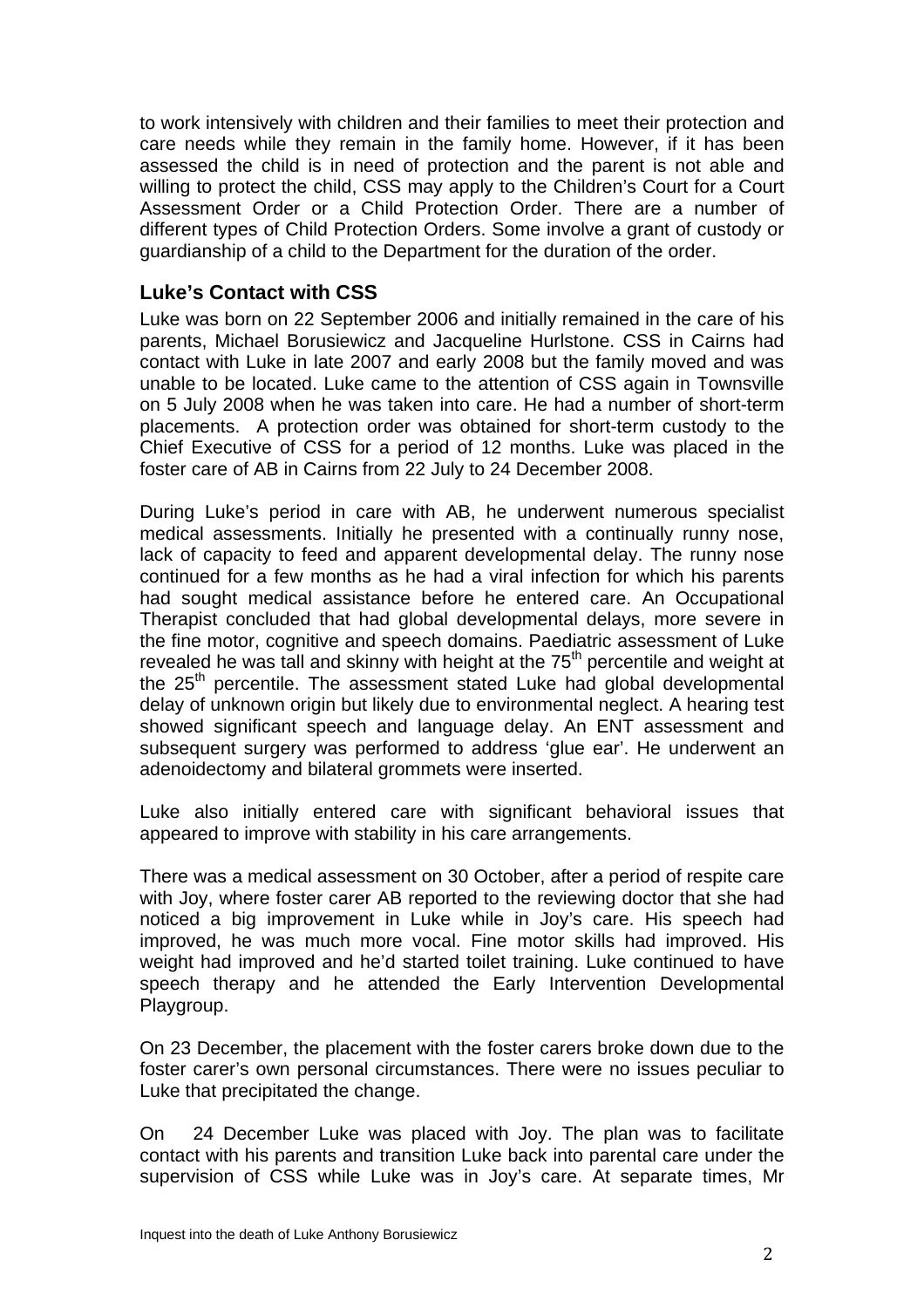Borusiewicz and Ms Hurlstone had supervised contact with Luke, facilitated through CSS. Mr Borusiewicz had two hours on each Monday at Muddy's playground on the Esplanade. Ms Hurlstone had two hours on each Wednesday at the same place. Luke was still in nappies and in need of toilet training.

#### **Families Plus**

Families Plus Placement and Support Services (Families Plus) provided foster placements for children classified as having moderate to high needs (as assessed by CSS). The role of Families Plus was to recruit, assess, train and support carers. It was funded by grants from Department of Communities. Once a foster carer is approved and has entered a foster care agreement with the Department, Families Plus will allocate a Placement Support Worker (PSW) to support the carer throughout the placement.

#### **Joys Background as a Foster Carer**

Joy was 74 years of age and had the care of four children, including Luke, living with her under foster care arrangements. There was a 9 year old girl (G9) with Joy since October 2008, a 3 ½ year old boy (B3) with her since January 2008. Luke came into her care on 24 December 2008. A 12 year old girl (G12) was an emergency placement on 11 January 2009 for a few days.

The family lived in a 3 bedroom house. Joy slept in a smaller bedroom to herself. The larger bedroom had three single beds. The third bedroom slept one child.

Prior to Joy starting as a foster carer in 2006, she underwent a rigorous review of her personal history and capacity to care for children including those with behavioral issues. Ms Sheehan, previously a Team Leader at Families Plus, performed the initial assessment and recommended Joy to the Department of Communities as a foster carer. The process involved three two-hour interviews with Joy at her house. She recommended Joy based on her passion for children, the skills she learned through teaching, the existence of a support network, the state of her home, her general availability and her ideas for how to manage multiple children and meet their needs (amongst other things). I considered summarizing the information contained in the report of Ms Sheehan and her analysis of Joy's suitability. However, give the importance and comprehensive nature of the information provided, I have attached the report (appropriately redacted). The reasons for recommending Joy as a foster carer are evident from perusing the report. The Department of Communities approved Joy as a foster carer.

Since the initial assessment, Ms Sheehan had contact with Joy over the years and always found her to be a very capable carer who was committed to children and had a very good understanding of how to look after those in her care. She felt that Joy's experience as a teacher equipped her well to be a carer.

Marie Olsen was a Placement Support Worker with Families Plus from June 2006 and responsible for providing support to Joy in the two years prior to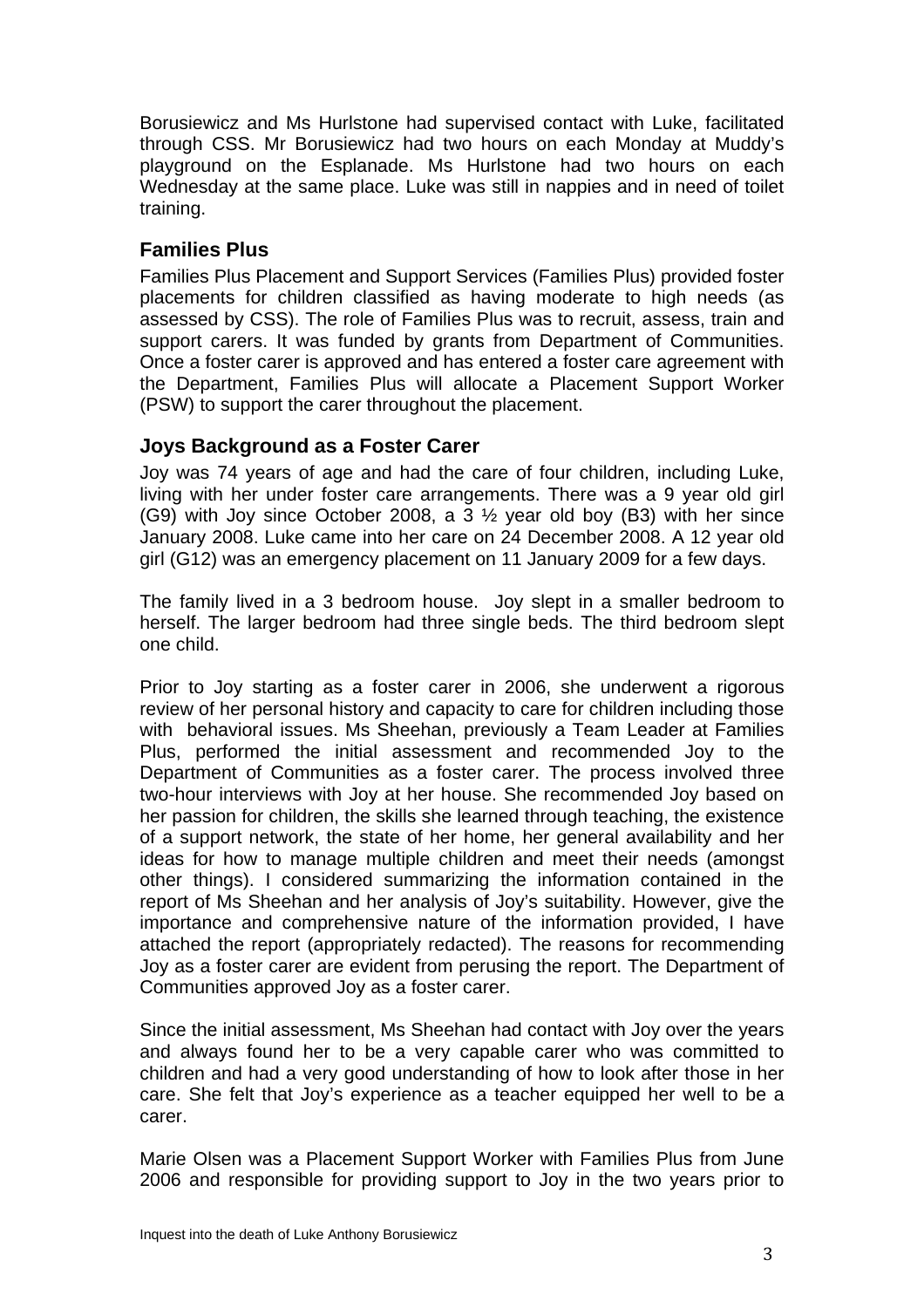December 2008. She had frequent and regular contact with Joy and offered the following views about her capacity to care for foster children:

'From my observations of Joy I believe that she was a very good carer who was very willing to help by accepting children into her care. She was also assertive and would not hesitate to let us know if she was having difficulties with any child or needed further assistance. I believe that Joy was aware of the supports available to her, including her PSW, the Agency after hours on call service, the child safety officers ('CSOs') assigned to the children and the children's past carer's. I recall that Joy also had a friend who babysat on occasions. I believe that Joy used these supports and resources as necessary.

Joy cared for children of varying ages and I recall that she generally coped very well. My recollections of visiting Joy's home are of a happy household. When I visited and had discussions with Joy I recall that the children were happily entertained watching children's movies or television in the living room. Joy's home was open plan and I always had the opportunity to observe how the children were going. Had I noticed that Joy or any child were having difficulties I would have offered support and discussed the issue with the appropriate person which would have been Joy's PSW or the child's CSO. '

Colleen Lowe was a PSW with Families Plus and in that capacity, had contact with Joy from August 2008 to early 2009. During that period, Joy predominantly took on short term, emergency and respite placements. Ms Lowe was responsible for supporting Joy and had contact with her regularly including home visits. There was also regular telephone contact as well as meetings while dropping off and collecting children from her house. Based on these interactions, Ms Lowe reported:

'I recall that over the time I was with the agency, Joy cared for several children with varying care needs including some children whose regular carer's had difficulty managing their behavior. My impression of Joy was that she was a capable lady who genuinely enjoyed caring for children and spending time with them. I had no concerns regarding Joy's ability to meet the physical care needs of the children in her care by providing appropriate clothing, food, shelter, school equipment and things of that nature, While Joy did not drive, she managed very well by taking the bus, including taking the children on outings. I was impressed with Joy's insight into the reasons for problem behaviors exhibited by some of the children. By that I mean that she seemed to appreciate the impact of past traumas and was understanding of the children's behavior without showing her frustration to the same extent as I observed from other carer's in similar circumstances, from what I can recall. I observed that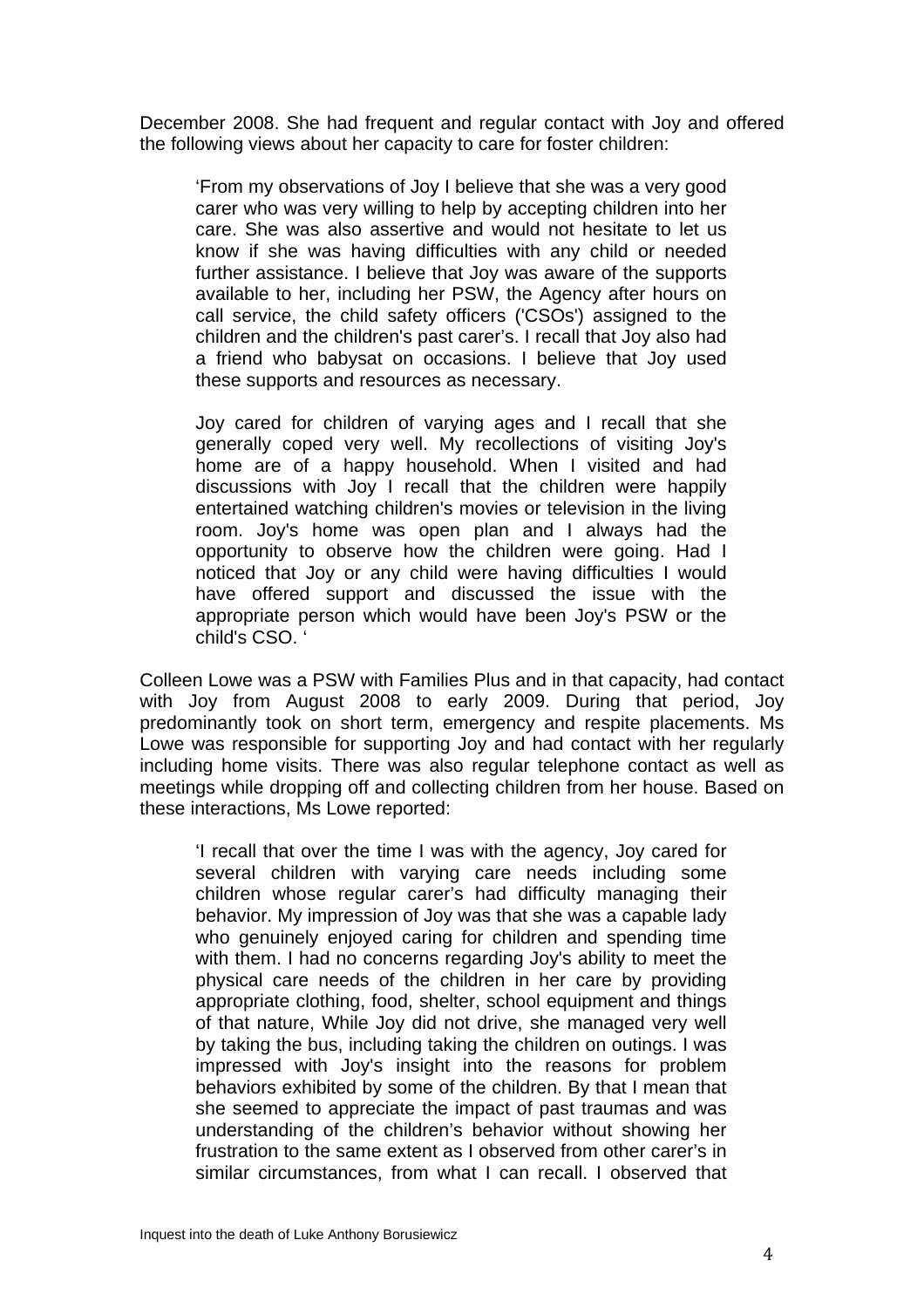Joy was able to control her emotions well when children behaved in a challenging fashion. I recall that Joy was very welcoming and engaging in her home, the children had appropriate routines and that Joy set appropriate boundaries for behavior.'

She also reported that Joy was not reluctant to discuss any problems or ask for help.

Jeanene Lynam was the Service Manager at Families Plus and had worked for that organization since August 2005. She had over 27 years experience with Child Safety before joining Families Plus. She reviewed the Placement Register for Joy and was able to inform the court that Joy had cared for over 35 children over almost 50 placements between November 2006 and January 2009 with regular overlaps of children with moderate to high needs.

During the relevant period, the foster care agreement between Joy and the Department of Communities showed that Joy was approved to have four children placed with her in foster care.

I also had the opportunity to review the medical records from Joy's General Practitioner. There was nothing noted that might affect her capacity as a foster carer.

#### **The Weather**

The weather had impact on the events of 12 January 2009. Ex tropical cyclone Charlotte crossed the south east coast of the Gulf of Carpentaria early that morning and was headed across Cape York causing torrential rains (200 to 300mm) with flooding on the east coast around Cairns. A severe weather warning was in place for the north tropical coast.

#### **The Narrative**

The narrative relevant to Luke's death starts when he was placed into foster care with Joy on 23 December 2008.

At 11am on that date a General Foster Care Team Meeting was convened at Families Plus to address the break down of the foster care arrangement for Luke. A new foster carer was required. As Joy had provided respite care for Luke in October of that year, she was considered. Her present foster care commitments were considered and it was concluded that a short term placement of Luke with her was appropriate. The Service Manager Ms Lynam said that in identifying Joy, the meeting considered the fact that she had fostered numerous children with moderate to high needs on previous occasions and the combination proposed was appropriate and within the scope of her foster care agreement. Ms Lynam did concede, in her statement, it was difficult to find a carer for Luke so close to Christmas. The other foster carers under consideration were unable to care for Luke due to Christmas plans.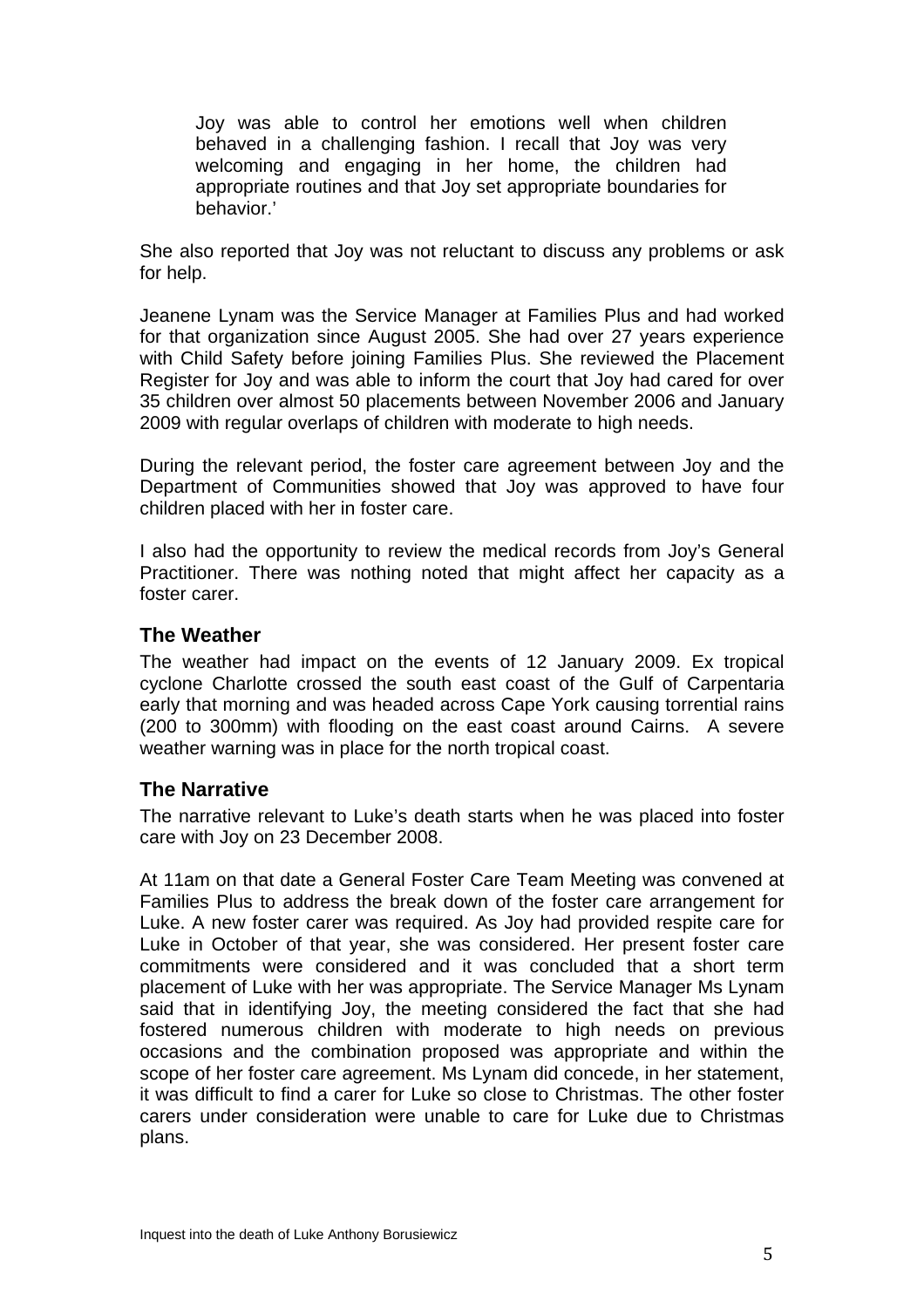Ms Lowe was a party to that meeting and shortly afterwards, telephoned Joy to ask if she would accept Luke. Ms Lowe made a file note of that conversation and it is attached to her statement. Joy declined. The file note records Joy referring to her past experience with Luke, her belief that Luke needed constant supervision and her reluctance to accept children not toilet trained as she was too old to be bending over changing nappies.

Later that day, about 3pm, another PSW at Families Plus Ann Woodhouse telephoned Joy, unaware of the earlier contact between Ms Lowe and Joy. Ms Lowe was not in the office that afternoon. On this occasion Joy accepted the placement of Luke. Ms Woodhouse said she did so without any sign of reluctance. Arrangements were made for Luke to arrive at Joy's on the afternoon of 24 December.

On 24 December Luke started in Joy's care under a foster care arrangement.

On 30 December PSW Ms Lowe had contact with Joy about the behavior of a boy in her care. During that conversation, Joy mentioned that Luke was doing well and G9 was getting along with him. Joy said she was willing to continue caring for Luke.

On 3 January 2009 Suzan Vout was the on call PSW for Families Plus when she received a text message and then spoke with Joy on the telephone. Joy reported a child in her care had defecated in a neighbour's back yard and on the driveway, then smeared it with paper towels. This had occurred many times in the recent past and the neighbours had been to her house to complain. Joy said that she could not deal with that behavior and asked that the child be removed from her care. The child told Joy he had been in 6 placements before her and that his father had said if he continued to be kicked out of foster care, he would be returned to live with him. Joy said the child fully appreciated what he was doing was wrong and was intent on continuing his behavior. Joy also expressed concern that other children such as Luke may think the behavior was funny and copy it.

On 5 January Mr Borusiewicz said (in a statement to police) that he noticed some scratches on Luke's face and told the child safety worker about them. He said he later telephone Child Safety and said that he didn't want Luke with Joy, she had too many children, they picked on Luke and he ends up getting hurt. Ms Bartley, the CSO with Luke that day, reported that Luke had couple of small short scratches that had scabbed near an eye. She said that Joy thought Luke had fallen a couple of days before. Joy said he appeared to have balance problems. Ms Bartley said, from her observations, he was generally quite awkward and fell over often but not much more than most 2 year olds.

On 7 January CSO Ms Bartley collected Luke for contact with Ms Hurlstone at Muddy's. Later PSW Ms Lowe visited Joy and collected the misbehaving boy to take him to a new placement. Ms Lowe saw Luke during the visit. He appeared happy and content, playing with the other children. However, she noted that Luke fell over a few times and said "Ouch". Joy said that this was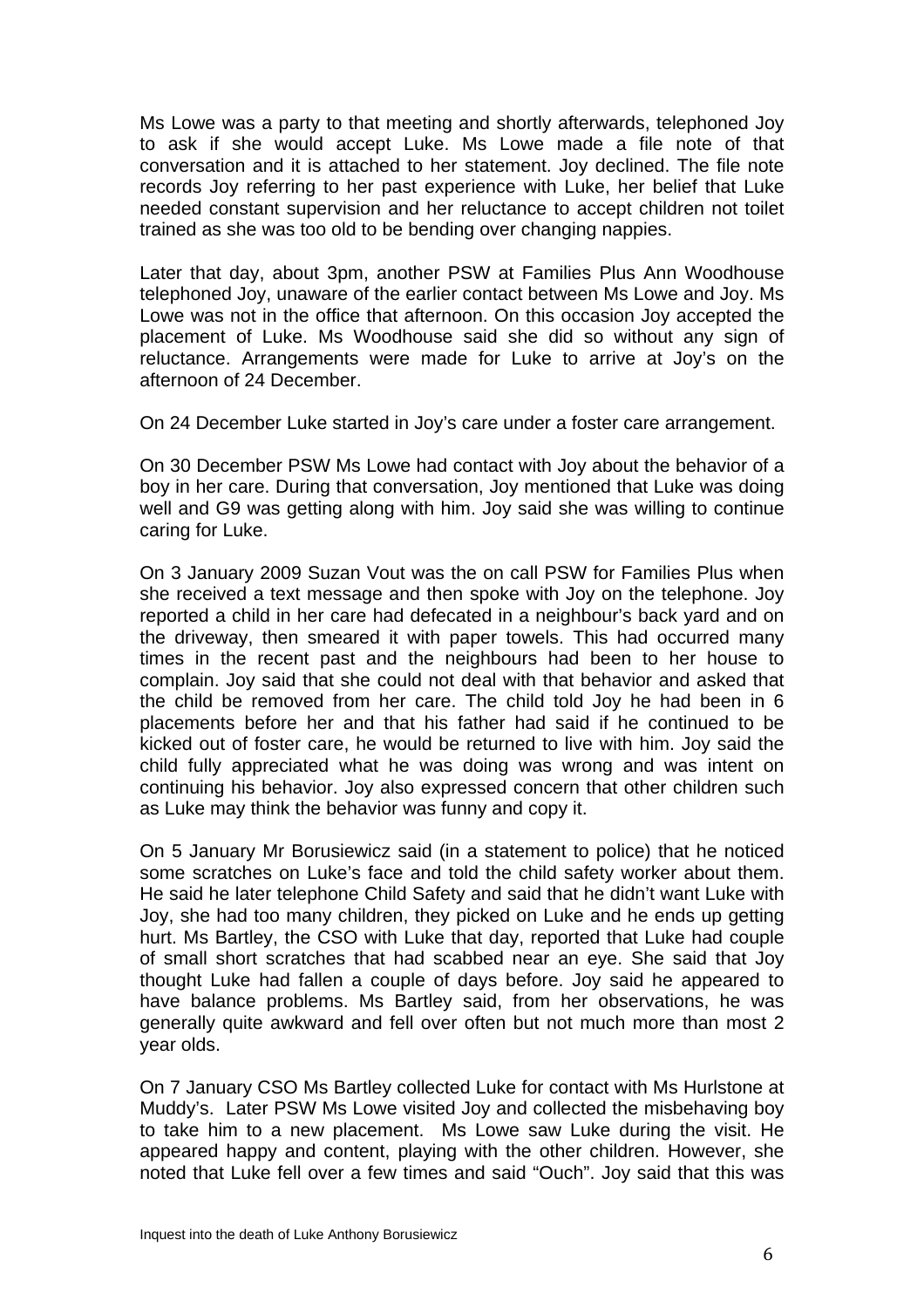his new favorite trick; he did it all the time. Luke appeared to be enjoying himself, laughing as he fell down.

On 8 January Ms Sheehan, Service Manager at Families Plus, recalls Joy telephoning to update her on Luke's progress. Ms Sheehan made notes of the conversation and they are attached to her statement. Joy reported to Ms Sheehan that Luke had settled in well, Joy had spent time with him explaining the rules of the house which he picked up quickly and she expressed a wish to continue caring for Luke until reunified with his father, however long that took.

On Friday 9 January, Mr Borusiewicz said in his statement to police that he telephoned Joy to speak to Luke but was told he was asleep. Mr Borusiewicz said that Joy told him that Luke had a bruise on his backside and she had informed Child Safety.

At about 5am on Sunday 11 January Joy was contacted and asked to take an emergency placement of G12. Joy agreed to the placement until Wednesday 14 January when alternative arrangements would need to be made.

#### **Monday 12 January 2009**

Joy woke early with the children and prepared them breakfast. All of the children had a bath after breakfast and dressed for the day.

At about 8.30am a boy aged 4 (B4), for whom Joy regularly provided day care, arrived.

At about 9.30am CSO Ms Bartley arrived to collect Luke to take him for a contact visit with his father. Ms Bartley recalls a general conversation with Joy about Luke's antics including his jumping between beds and a fall the day before in which he bumped his head on the bed frame. Ms Bartley felt Luke's head, noticed a bump but Luke didn't flinch when it was touched. Joy said that Luke didn't understand that he shouldn't be jumping on the beds. Ms Bartley responded to the effect that it was pretty normal behavior for little boys.

Ms Bartley left with Luke to meet Mr Borusiewicz.

At about 9.38am (as reflected in phone records), PSW Ms Lowe from Families Plus was working from home due to local flooding and telephoned Joy to discuss arrangements for G12. Ms Lowe noted that Joy was 'a bit under the weather'. Ms Lowe told the court there was no suggestion Joy was particularly unwell or required any assistance. If there was, it was available and would have been provided. Joy told the court that the term 'under the weather' was not a term she used and assumed it was an interpretation of the words she might have used such as 'a bit sick'. Joy conceded in examination that she never told Ms Lowe she was so ill that she couldn't look after the children.

Local flooding proved an insurmountable obstacle to Luke and his father meeting. Ms Bartley was in contact with Mr Borusiewicz on a mobile phone. At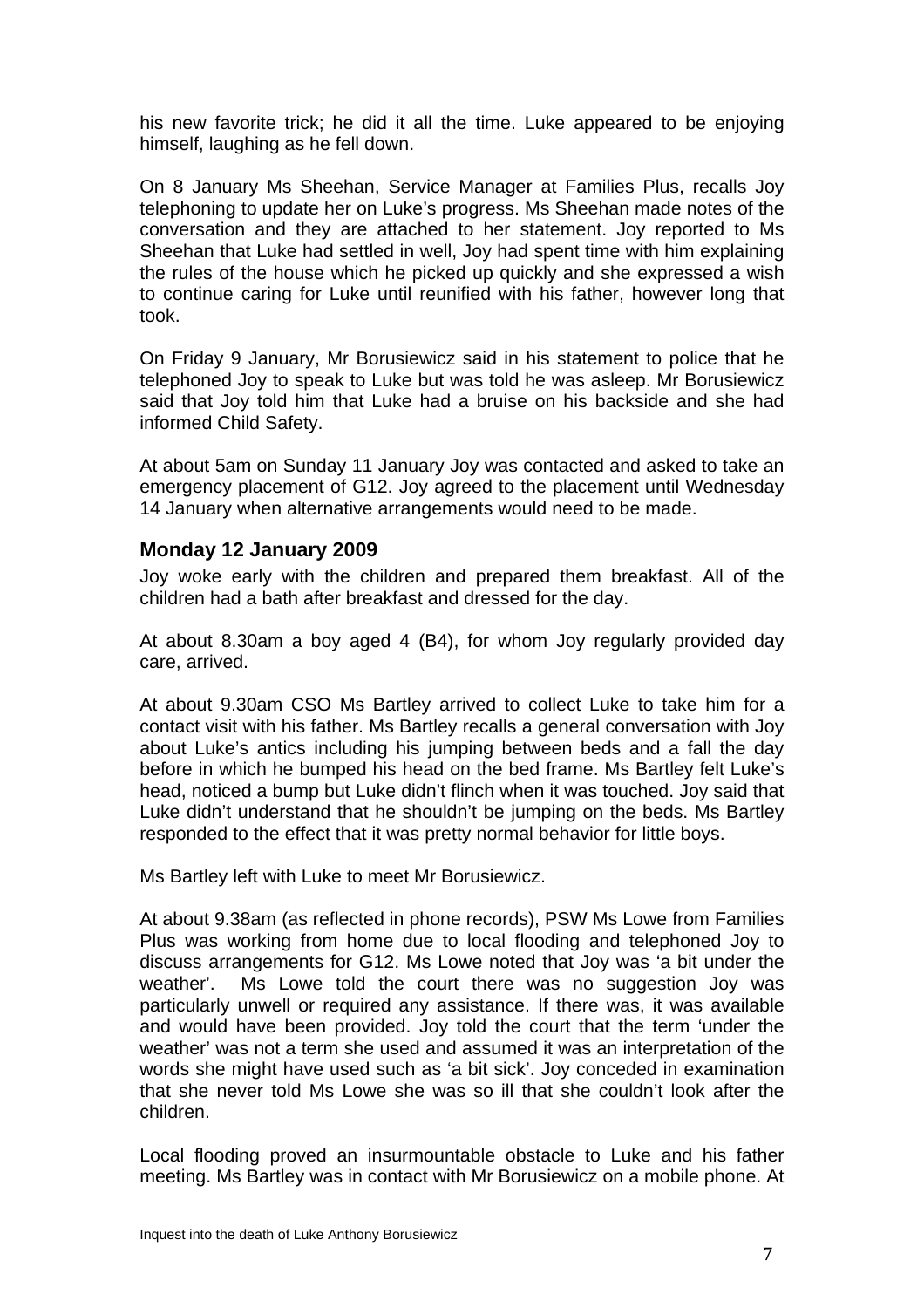one point, she placed the phone near Luke so he could hear his father. Ms Bartley returned Luke to Joy, arriving about 11am. Ms Bartley walked inside with Luke and left him with Joy. On leaving, she heard Luke start crying. He had cried when last dropped off so Ms Bartley didn't think any more of it.

Joy said that after Ms Bartley left, Luke was upset. She took him to his bedroom and changed his nappy. She recalls the phone ringing and leaving Luke with G9. Mr Borusiewicz said he telephoned and spoke to Joy at 11.04 am. According to Mr Borusiewicz, Joy reported that Luke had a tantrum and had gone to bed. The timing of the call is consistent with this sequence of events.

In her statement to police, Joy said after Luke calmed down when Ms Bartley left, she had a lie down because she was feeling ill. In her evidence at the inquest, Joy recalled a phone call from Mr Borusiewicz. At the end of that call, she saw G9 lying down with Luke, reading to him.

In her statement to police, Joy said she got up about 1pm or 1.30pm, walked past Luke's bedroom and saw him asleep on his bed. However, Mr Borusiewicz telephoned Joy again about 1.35pm. He spoke with a little boy who said that Luke was asleep. Presumably Joy was asleep otherwise she would have answered the phone. Therefore, it is more likely Joy woke after 1.35pm.

During the course of the early afternoon, Joy walked past the bedroom and saw Luke sleeping in the same position the whole time. She said that Luke generally slept a few hours each day. During this time the other children were playing and watching television. It was raining heavily outside so the children had settled down to indoor activities. Joy 'pottered' around the house but spent most of the time lying down. In evidence, Joy described 'bouts' of an upset stomach with occasional vomiting after which she needed to lie down. In evidence at the inquest, Joy told the court that she had eaten little in the day before 12 January, as she couldn't keep anything down, not even water (1/71). However, she was able to drink soda water.

In the a further statement dated 29 February 2012 Joy said that she had been unwell for a few days before 12 January, she thought it was a stomach bug but later found out a change in medication was making her unwell. That issue was resolved on attending her general medical practitioner a couple of days later.

When Joy gave evidence about her 'lie down' and movements about the house, it remained unclear whether she slept through from shortly after 11 to 1.30 – 1.45 or whether there were intermittent periods of sleep in between which she got up and pottered about briefly. The lack of clarity is likely to due to her being unwell.

Between 1.30 and 1.45pm, 2 CSS officers, Werner Rindlisbacher and Samantha Simeonidis, arrived to collect G12 and take her to an interview with police. Mr Rindlisbacher recalls Joy saying she did not feel well. It was a short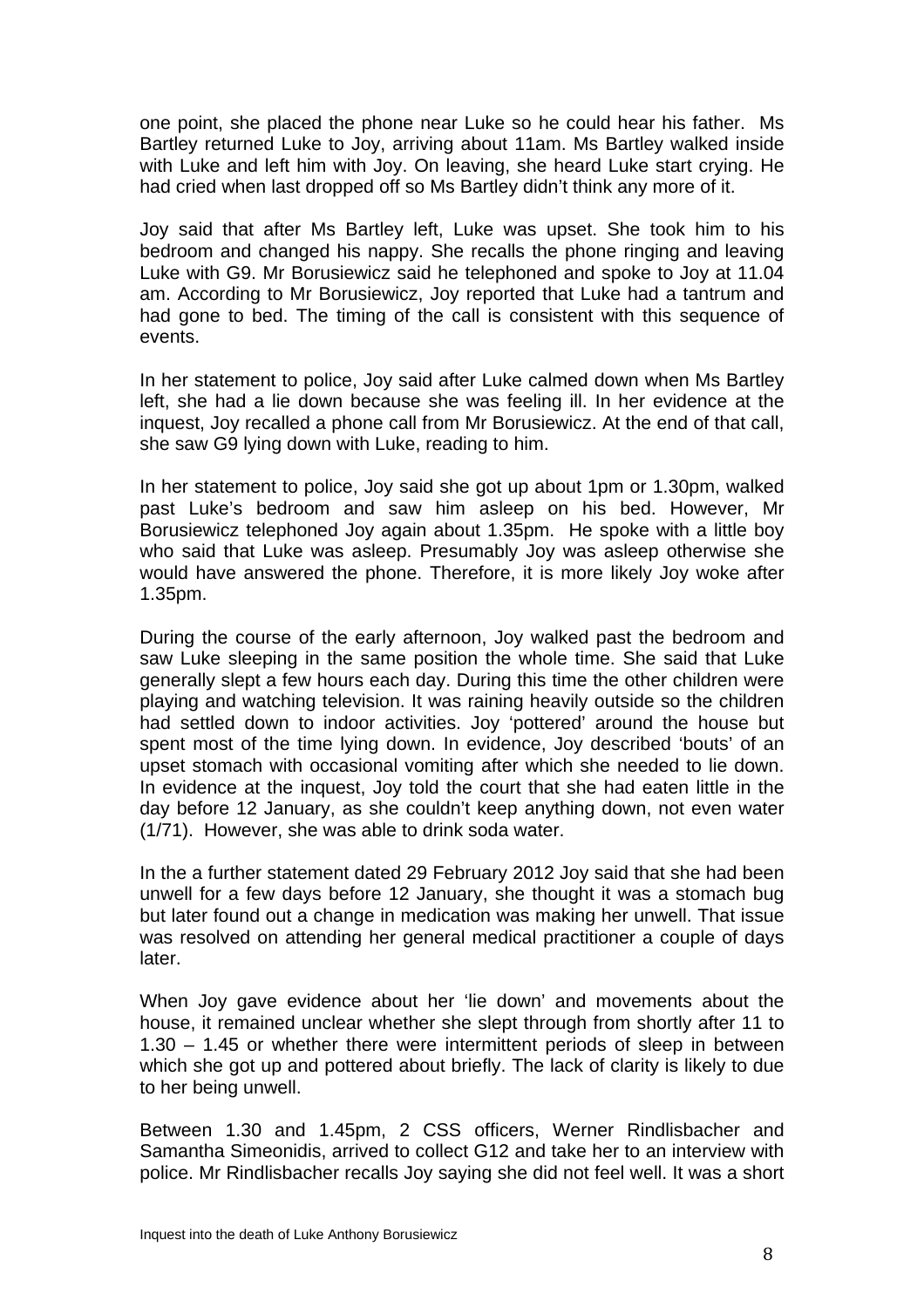conversation. Ms Simeonidis did not recall that conversation or notice anything out of the ordinary about Joy. G12 was returned to Joy's sometime after 3.35pm (the time when a police interview was concluded). Pat Anderson, CSS Manager, stated that on return from Joy's, neither of the CSS officers reported any concerns about Joy's health.

In her statement to police, Joy said that at about 4.30pm, she decided to wake up Luke. However, the evidence of Mr Borusiewicz was that he telephoned Joy at 4.43 (as reflected in his phone records) and Joy told him Luke was still asleep. At the hearing, Joy said she did not recall a telephone call from Mr Borusiewicz although it could have occurred.

In any event, Joy went into the bedroom and found Luke non-responsive with eyes half open and teeth gritted. Joy conducted a quick assessment, checking his breathing and pulse. His breathing appeared shallow. An ambulance was called at 5.04pm. Joy remained with Luke until paramedics arrived. She made alternative arrangements for the care of the other children and went with the ambulance to Cairns Base Hospital.

Joy recalled asking the children what had happened to Luke. G9 told Joy that she was washing her hands in the bathroom when she saw Luke fall off the bed (T1-72/73). It was unclear when this conversation occurred. Joy thought it happened on her return from hospital that evening. However, the ambulance and hospital records show a fall was part of the admitting history. Joy told the court that she may have considered that the likely scenario in light of Luke's history of using his bed as a trampoline.

On admission to the Emergency Department, Luke was ventilated. He had sustained a serious head injury. Investigations revealed a fractured skull, a subdural haematoma and brain oedema. An emergency craniotomy was performed. Post-operatively, Luke required continued ventilation and his condition did not improve. He died on 18 January 2009.

Dr Paull Botterill, Forensic Pathologist, conducted an autopsy and confirmed that Luke died due to the head injury. Dr Botterill detailed the findings of his internal examination and noted the absence of any external signs of injury.

In his report and in evidence at the inquest, Dr Botterill said that the nature of the head injuries was consistent with a fall onto a metal bed frame and then fall onto a lino floor. He also said the injuries could be caused by a child throwing himself back against a metal bed frame as well as throwing his head against a door. Of the possible scenarios, Dr Botterill thought a fall from height onto a hard surface was more likely to cause skull fractures because of the opportunity for greater velocity. He said a fall was more likely to cause the injuries than head contact with a hard surface during a tantrum.

As to the relationship between early detection, timely intervention and survivability with respect to Luke' injuries, Dr Botterill was unable to offer an opinion beyond stating the general principle that the earlier the assessment and surgical intervention, the better the chance of survival. He said the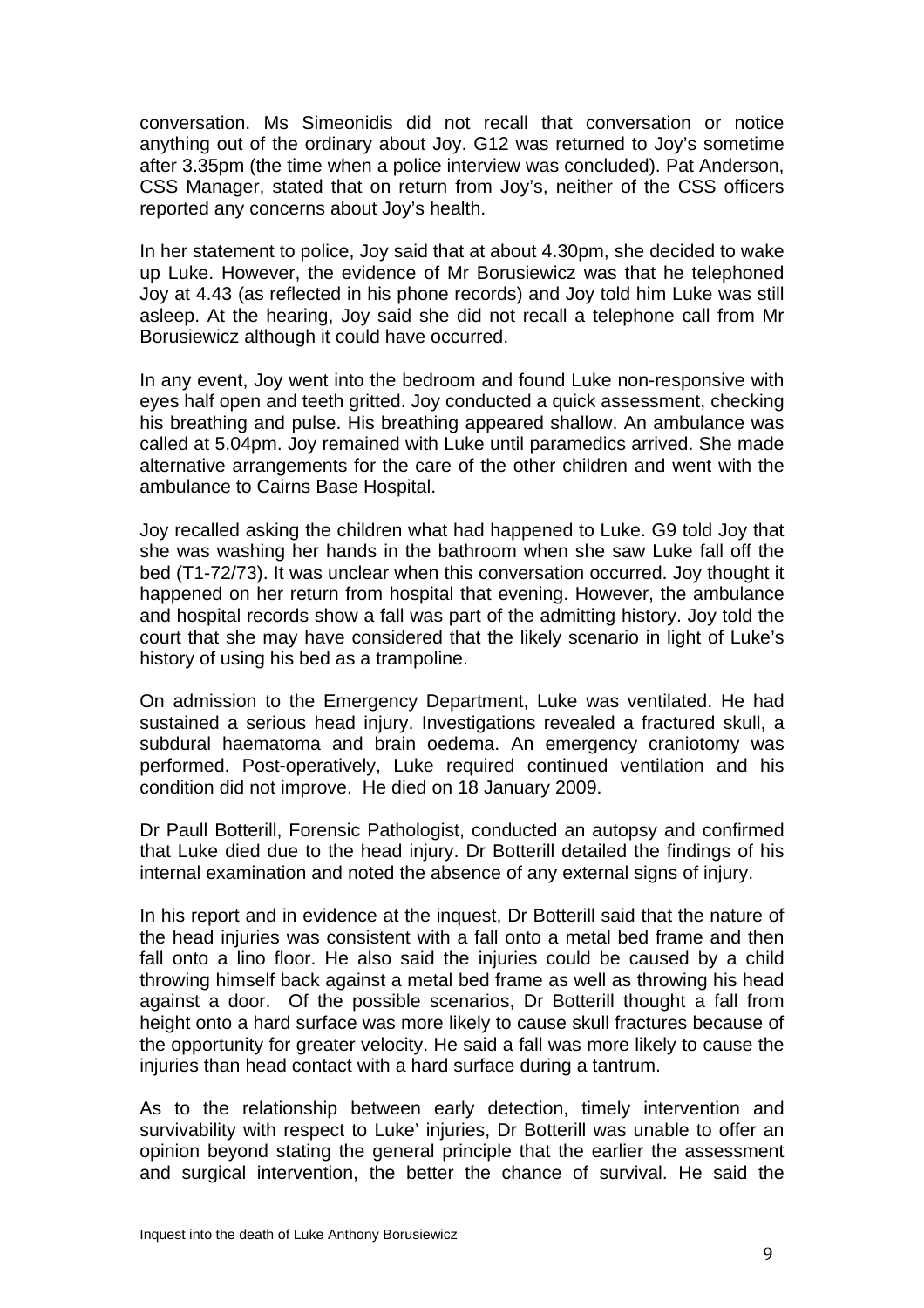surgery performed on Luke, an emergency craniotomy, necessarily altered the pathological features that might have enabled him to give a more specific answer.

Dr Botterill reported that there was no evidence of any injuries suggesting mistreatment of Luke.

#### **Forensic Examination of the House**

A forensic examination was conducted of Joy's residence on 13 January for any sign of bloodstains in the living room and Luke's bedroom, in particular, the bed and nearby floor areas. No items of forensic value were found. Given the absence of any external sign of injury as reported by Dr Botterill, that outcome is consistent.

#### **Police Interviews with Child Witnesses**

Police officers interviewed the children on 13 January about their recollection of events during 12 January 2009.

G9 initially reported to police that after Luke's tantrum on returning home, she took him to the bedroom and then to the toilet. While she was washing her hands, she saw Luke push himself off the bed and bump his head. She said as soon as she saw him roll back, she rushed to try and save him from 'not falling off the bed' but missed. His eyes were closed and she thought he was unconscious or something. G9 said she lifted him up and put him on his bed. She thought he was 'like sleeping or knocked unconscious' so she tried everything – getting a flannel and wiping it over his face, calling his name to wake him – but he wouldn't wake. G9 said that she wanted to tell Joy but didn't want to wake her up because she was sick too.

Later in the interview, in the course of a longer narrative and in the context of what appears to be a continuation of a temper tantrum by Luke, G9 said:

'….he was kicking and then he was laying down like this and then going like this like that and kept on doing that then I'm like Luke stop it this is ridiculous so I walked out and I'm like no I'm not going um I'm just going to ignore you so I walked out and he kept on getting um more angry and angry and kept on jumping out of his room running and like running to me so I lifted him up and I placed him on his bed and like Luke stop and then I, I then I walked out cause I needed to go back to the toilet and then he then he kept on running out of his room so I put him on his bed he kept on kicking and then I needed to go to the toilet so I went to the toilet and then that as soon as I washed my hands that is when it happened that's was when he was laying on his bed kicking his legs rolled over and smack the end of his head and then he just laid on the floor like this and then I felt if he was breathing I felt his heart and it was still pumping so that when I thought he was like unconscious or something …'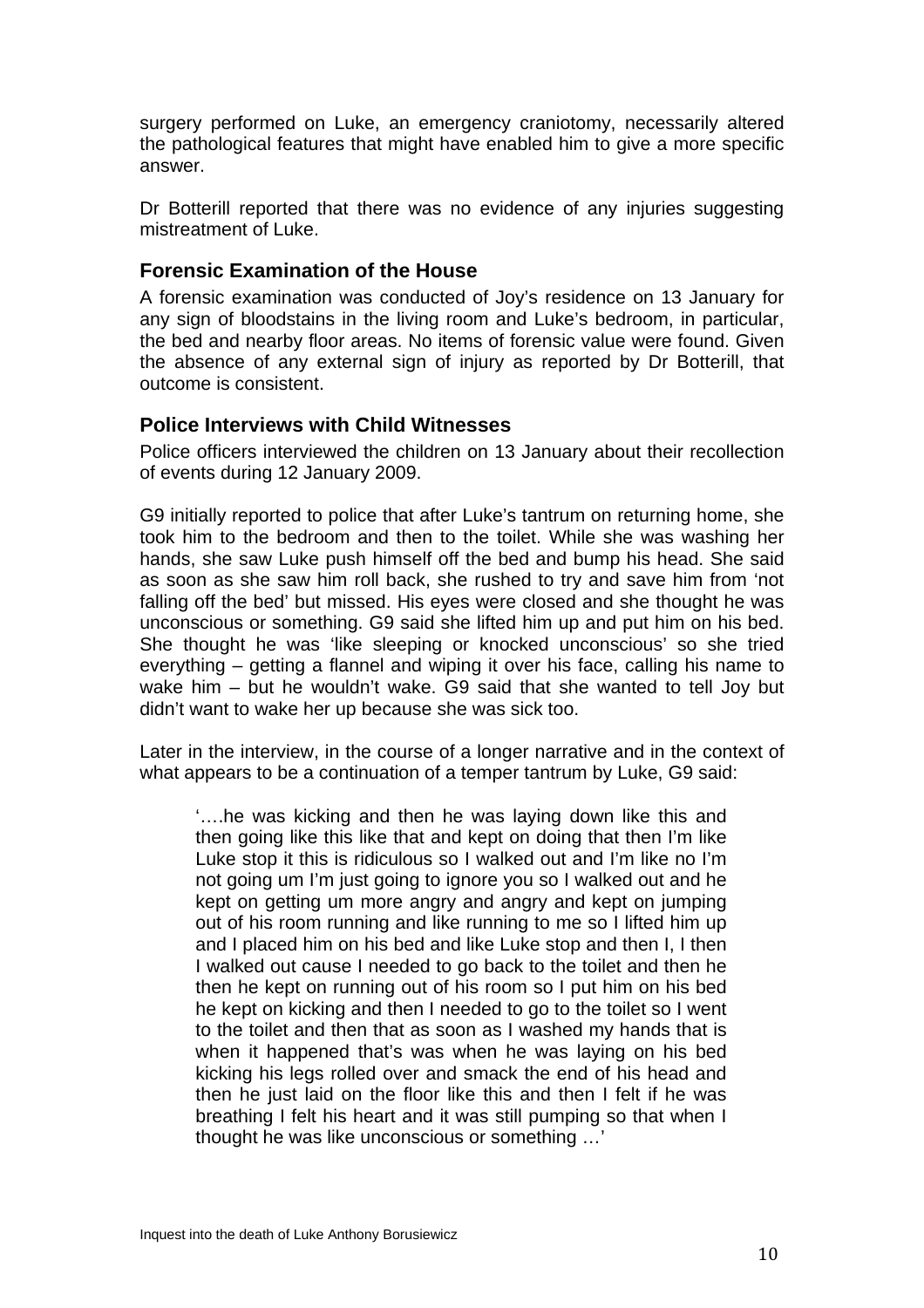She later referred to Luke 'not calming down', falling out of bed and 'knocked himself' after which 'he was just quiet'.

Later again G9 referred to Luke continuing a temper tantrum on his bed while she was washing her hands. She saw him rolling on the bed and 'raced into the room', tried to catch him but missed him. Luke rolled off, banging his head on the edge of the bed and the back of his head on the ground.

G9 spoke about G12 being present while attempting to wake Luke.

G12 was interviewed. Initially G12 was asked about who slept in which bed including Luke. During the course of that line of questioning, she volunteered that Luke jumped on the beds. G12 later described G9 as playing with Luke while he was asleep and G12 told her to leave him alone. G12 then relates a conversation with G9 that appears to question whether Luke is alive and there is a reference to him still breathing and attempts to wake him. G12 said that Joy was asleep at this time. It was only later that Joy woke and attempted to wake Luke. Then the ambulance came and took Luke to the hospital.

Again, using the technique of a longer narrative, G12 spoke more extensively about the events of the day starting with breakfast that morning. During the course of this part of the interview, there is some reference to Luke falling down. G12 seems to place herself in the bathroom washing her hands with G9 when she saw Luke fall down on the bed and G9 run to help him. G12 said she saw Luke fall backwards and hit his head. She also reported G9 lifted and carried Luke to his bed.

I note that English is a second language for G12. So notwithstanding her age, the conversation is broken and difficult to follow.

The interview with B4 is interesting. When asked what the other children were doing at home yesterday, he referred to G9 'protecting the kids' and 'she protect the kids from not being naughty'. He appears to know that Luke hit his head, 'he bumped the side of his bed' and G9 saw it. He said that G9 told him about these matters.

B3 was interviewed and also appeared to know that Luke fell off the bed, hit his head on the floor, and afterwards he was asleep. B3 also said that Luke was bleeding but there was no evidence from the forensic scene examination of bleeding at the house. It is impossible to know whether his responses were based on events he saw or what he was told by others.

#### **Analysis of the Events of 12 January**

- 1. The fall occurred sometime after 11.15am.
- 2. Based on the fact that G12 was collected at 1.45pm for a 2pm interview with police officers and that according to G9 and G12, G12 was present after the fall, the fall must have occurred before 1.45pm.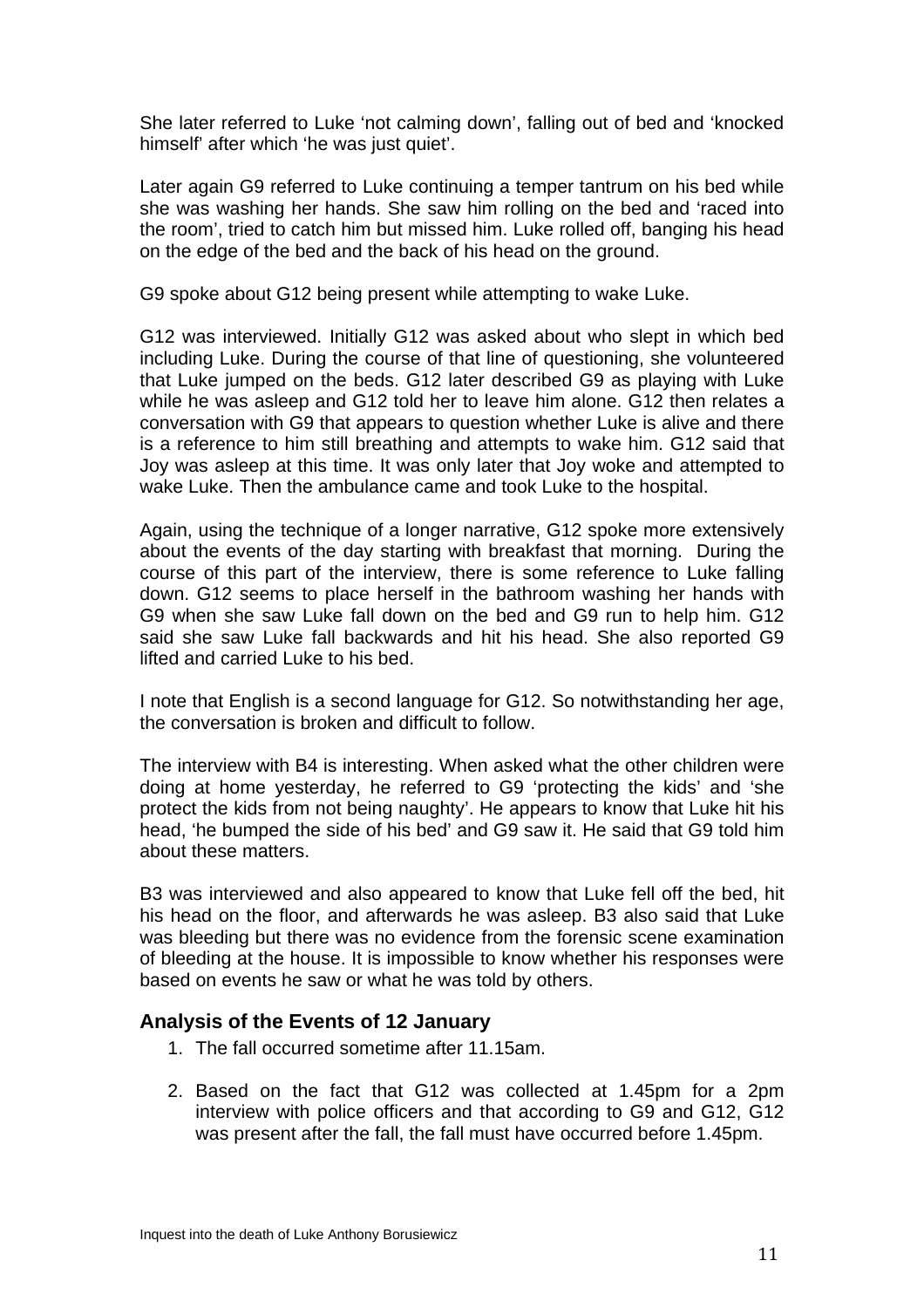- 3. Luke accidentally fell while on his bed striking his head on the floor, possibly also striking his head on the bed frame during the fall to the floor.
- 4. I have difficulty with the timing of the fall as implied in the account of G9. She gives the impression the fall occurred as part of the tantrum in the bedroom shortly after returning home. Joy barely had the opportunity to lie down at that stage. Joy spoke with Mr Borusiewicz on the phone and afterwards saw that Luke had settled with G9. Also, the way a child recalls, constructs and expresses temporal sequencing can be unreliable. In reviewing the transcript of the interviews, I was unable to gain any insight about the accuracy and reliability of G9's temporal sequencing in relation to other aspects of the timeline.
- 5. Joy's evidence that she laid down and slept intermittently between 11.15pm and, what must have been, about 1.45pm; is plausible.
- 6. Between periods of sleep, Joy pottered about the house, checked on the children and saw that Luke was asleep. There was no reason for Joy to suspect that Luke had fallen or suffered an injury.
- 7. In evidence, Joy explained her sleep as more napping with her ears alert to any unusual noises. The account of G9 suggests a degree of activity associated with the fall that should have alerted Joy if she was just napping in that manner. The fact that the activity associated with the fall was not heard or roused her from her nap, must mean her sleep was deeper than expected.
- 8. I have difficulty with the accounts of G9 and G12 with respect to their understanding of the Luke's condition. G9 said that she wanted to tell Joy about Luke's fall but she was asleep and had been sick. However, Joy was awake when G12 was collected. G9 did not alert her to Luke's fall or his condition. Similarly, G12 did not tell Joy, the CSO's or police of Luke's fall. I consider it more likely that G9 and G12 did not understand the seriousness of Luke's condition until Joy found him unconscious and Ambulance officers took Luke to hospital.
- 9. Joy was suffering fatigue associated with the prolonged period of an upset stomach and lack of sustenance. One of the symptoms of fatigue is reduced ability to judge your own level of tiredness. Joy laid down intending to rest and nap but fell into a deep sleep leaving the children unsupervised, an unintended consequence of her fatigue.

#### **Concerns of the Parents**

Mr Borusiewicz raised concerns about the capacity of Joy to care for Luke given her age, Luke's needs and those of the other children. Mr Borusiewicz pointed to previous injuries that Luke suffered in her care as indicative of limits to her capability. He also pointed to her initial reluctance to accept Luke into her foster care as reflective of an acceptance of her own limitations in providing care to Luke. Notwithstanding this reluctance, Mr Borusiewicz asserts that Child Safety persisted in placing Luke in her care on 24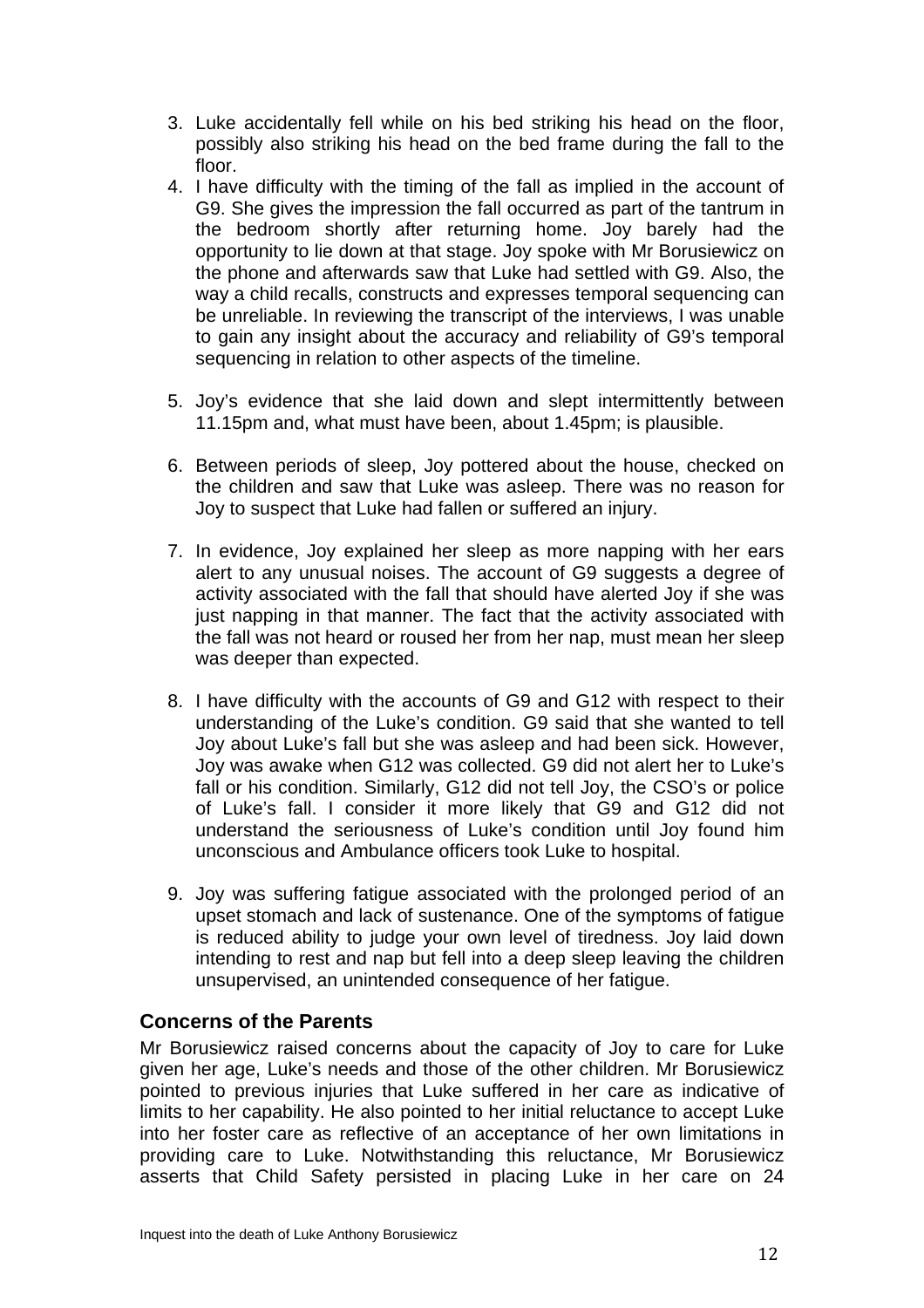December as well as the emergency placement of G12 in the following weeks, creating a workload that exceeded her capacity.

For any parent, the death of a young child is tragic. For Mr Borusiewicz and Ms Hurlstone, the tragedy is compounded by the fact that Luke was not in their care when he died. Further, he was removed from their care and placed in foster care. The community also has an interest in ensuring fostered children are given the care and protection that is essential for their wellbeing. Therefore, any concerns about Luke's care require careful investigation and analysis.

#### **Specific Incidents Giving Rise to Concerns About Quality of Care**

Mr Borusiewicz raised a number of concerns during the period that Luke was in respite care with Joy for October 2008.

Departmental records revealed that on 28 October Joy reported to a Child Support Officer that Luke had a burn to the top of his left hand. He'd apparently touched the stove after it had been turned off. Joy also reported that while they were on a public bus, Luke was in a pram and the bus stopped suddenly. Luke suffered a knock to the left side cheek causing a bruise. Mr Borusiewicz had contact with Luke on this day and he was told about Joy's explanation for the marks. The Department considered the marks accidental, attributed to normal activities of a two year old child and not seen as reflective of Joy's ability to care.

It is certainly evident from the narrative that Joy did not seek to conceal any injuries that Luke may have sustained. She was proactive in reporting them and explaining the circumstances in which they were sustained.

On 7 January CSO Ms Bartley collected Luke for contact with Ms Hurlstone at Muddy's. Towards the end of the visit, Ms Hurlstone changed Luke's nappy and reported concern about a red scratch like marks and swelling on Luke's penis. Ms Hurlstone wanted a doctor to examine Luke. Ms Bartley returned Luke to Joy and asked if she had noticed the marks on Luke's penis. She said she had not seen anything but said that Luke had nappy rash a few days earlier and he might have been scratching himself. Ms Bartley took Joy to a local medical centre and a doctor was consulted. Joy reported to CSS that the doctor examined Luke and concluded that the marks were self-inflicted scratches during normal behavior.

The only other specific instances of concern to Mr Borusiewicz was his observation on the morning following Luke's fall while in Intensive Care when he saw a purple mark on one of Luke's fingers. No-one else noticed that mark. Dr Botterill, Forensic Pathologist, was asked about whether he saw a purple mark on a finger during the autopsy and he responded, "No'. His report details observations of an external examination and no mention is made of a feature that might be consistent with what Mr Borusiewicz saw.

It is interesting that Ms Sheehan, previously a Team Leader at Families Plus, was made aware of concern expressed about Joy's care for Luke and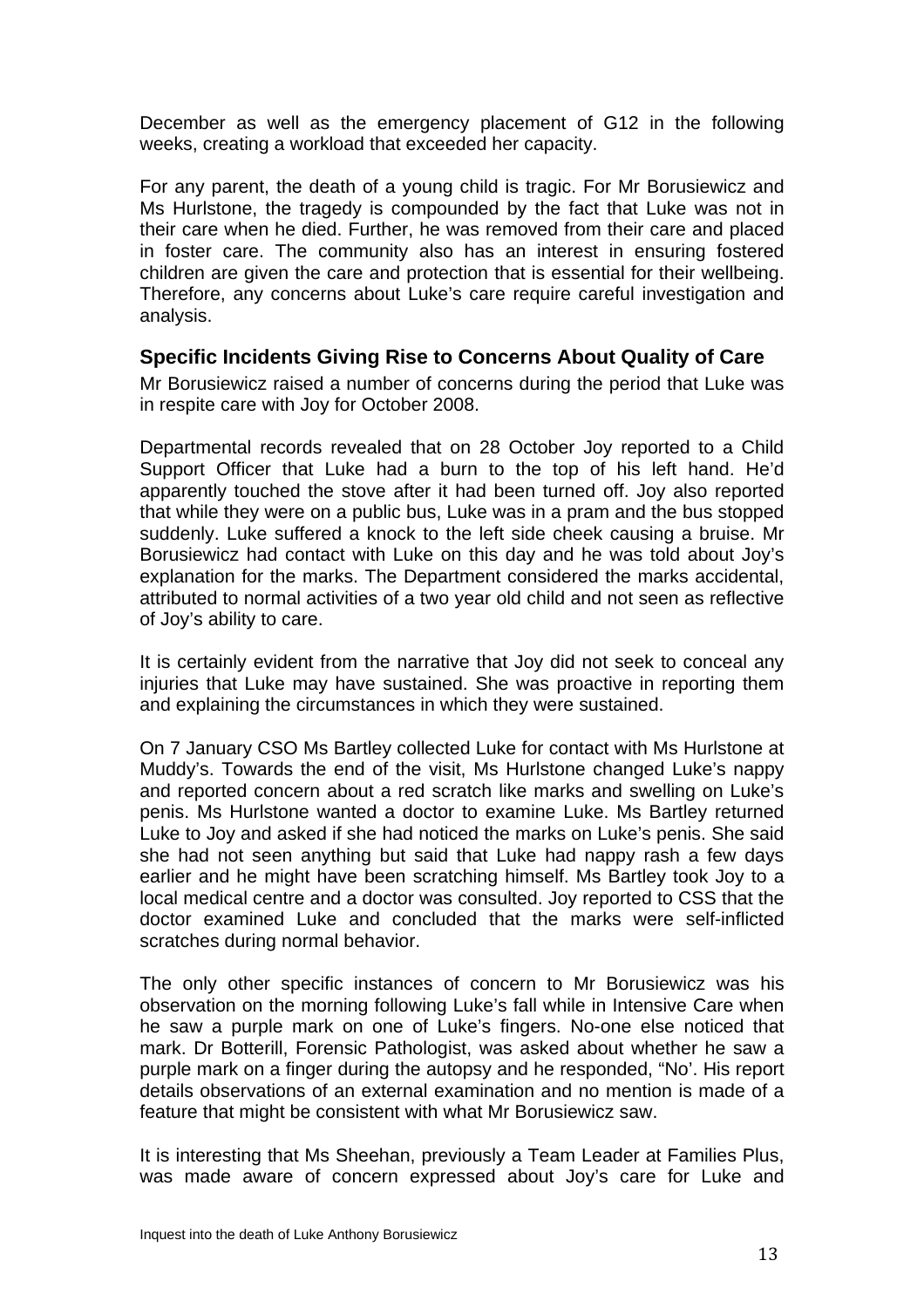reported that it was common for biological parents with periodic contact to raise matters of concern about a foster carer's care of their child at the slightest sign of any illness or the vaguest reference by the child to something that may have occurred.

There is no evidence about any concerns raised about the quality of care provided by Joy with respect to any other children placed in her care.

The nature of the incidents said to give rise to concerns about the quality of Joy's care were reviewed by professional officers within CSS who are trained in identifying children who are harmed. The explanations that Joy offered were found plausible and within the scope of what might be considered typical of two year old behavior. I similarly find the explanations plausible. Even if the incident could be interpreted as suggesting less then optimal care (which I don't accept), how does that assist in conducting an analysis of the events of 12 January? The evidence does not suggest a trend or pattern of behavior. For it to do so, you would expect other evidence from external sources would be readily available to support the trend or pattern. But no, notwithstanding the number of Placement Support Workers and Child Safety Officers having contact with Joy in the weeks before Luke's death, there is not any evidence to suggest Joy lacked the capacity to care for the children in her foster care.

#### **Joy's Awareness of Her Own Limitations**

It was suggested that when Joy expressed her reluctance to accept Luke, she was aware of the limits to the care she could provide. In reluctantly accepting Luke when a further approach was made, it was suggested that she took on a workload that exceeded her own capacity.

There are a number of difficulties with these propositions.

Joy articulated reasons for her initial reluctance to accept Luke. Her last experience with Luke was in October 2008. It was evident from the reports on Luke's progress towards the end of 2008 that there was marked improvement in most aspects of his development. On 23 December Joy agreed to accept Luke as a short-term measure.

It will be recalled from the narrative that on 8 January Joy reported to Ms Sheehan, Service Manager at Families Plus, Luke had settled in well, she had spent time with him explaining the rules of the house which he picked up quickly and expressed a wish to continue caring for Luke until reunified with his father, event if that took up to a year.

Therefore, while Joy may have reluctantly accepted the placement and even if it is assumed that she was concerned Luke was 'too much' for her, Joy had the benefit of two weeks with Luke. Her offer to continue caring for Luke was unsolicited. Her reasoning was objectively rational and without the pressure of any sense of urgency.

Further, it will be recalled that Joy demonstrated her readiness to say 'enough is enough' when on 3 January she asked that a misbehaving boy be placed elsewhere. He was removed on 7 January.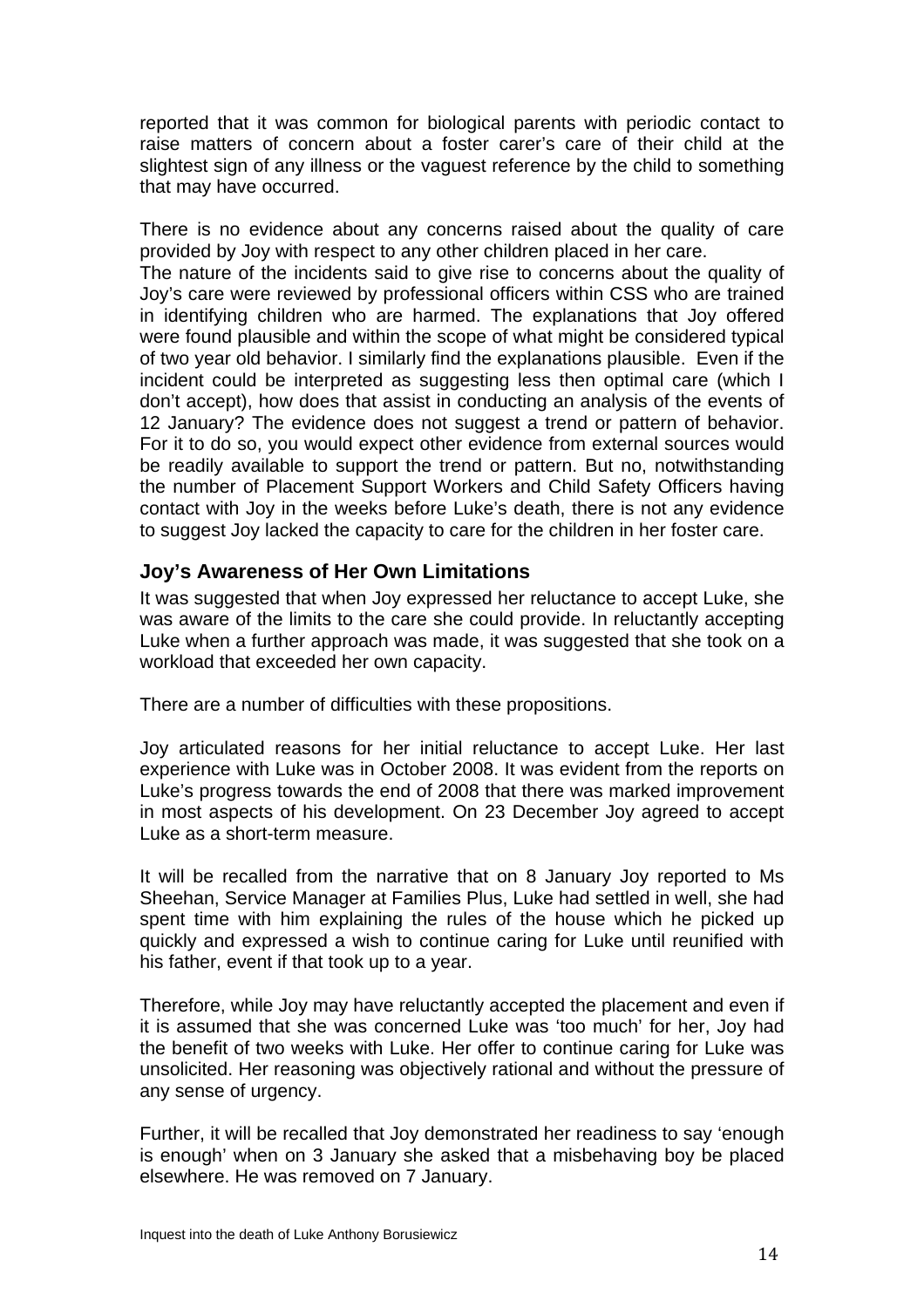Finally, there are the reports of the many Placement Support Workers and Child Safety Officers who had contact with Joy over the period that Luke was in her care. Joy's report about Luke's progress and her willingness to continue caring for him was consistent with their observations.

I find that Joy understood her limitations when it came to the number and needs of the children in her care and demonstrated where that limit was. But for the fact she was unwell on 12 January, Joy acted within her capacity and limitations.

It will also be recalled, pursuant to my earlier finding, the reason why Joy was not supervising Luke at the time of the fall was she was resting then sleeping due to fatigue from an upset stomach. Further, her upset stomach was not associated with any workload issue from the number of children in her care. It was caused by her medication. Finally, the number of children in Joy's care had no bearing on the circumstances of Luke's fall, the fact that Luke was not supervised when he fell, nor the delay in discovering he'd fallen and suffered a head injury.

#### **Availability of Respite for Joy**

Although not expressly articulated by Mr Borusiewicz or Ms Hurlstone, their Counsel and Counsel Assisting did canvass the issue of respite for Joy in the examination of witnesses. To what extent did Joy have access to assistance if she was unwell and what role did Families Plus and CSS have in offering respite?

Ms Lynam, Service Manager for Families Plus, referred to the situation where a carer cannot look after children in their care for a brief period, for example, the carer is feeling unwell and needs to attend a medical appointment. PSW's do not have daily contact with carer's and the agency is reliant on carer's to notify the PSW if they require assistance. She said a replacement carer could be provided for such short term events. Further, on initial and ongoing assessments of carers there is a focus on establishing who is part of the carer's support network so the agency is assured the carer has such support. In immediate and urgent circumstances, persons from the carer's support network may care for children without the need to undertake the rigorous training and assessment undertaken by carer's. These are matters that Joy well appreciated.

Ms Lynam later states:

'I believe that if we were aware that Joy was unwell in January 2009 to the extent that she needed to lie down and could not care for the children for most of the day, the Agency would have provided support to her, probably in the form of an assistant carer. The circumstances of that day were unique, as there was a Cyclone in Cairns and resultant flooding. Even so, I believe that we could have found someone local to assist Joy if she needed help.'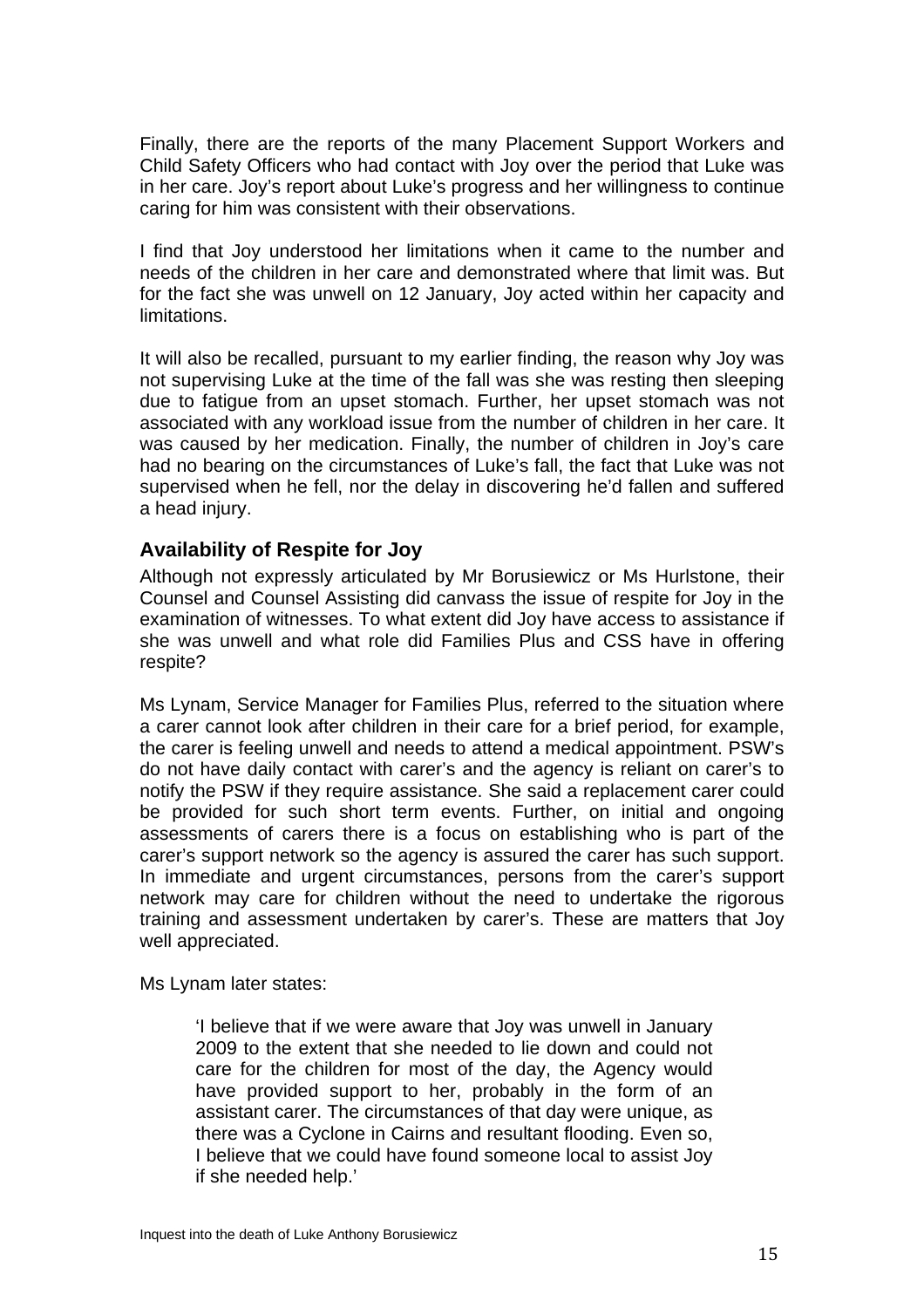I note that Joy called upon a babysitter who attended immediately when she was needed to go with Luke in the Ambulance to hospital.

Respite for carers is necessarily a response to a perceived need. There is no evidence that casts any doubt on the assertion of Families Plus that respite was available to Joy if she had made known that need. There is no evidence to suggest that Joy asked for any support let alone respite on 12 January. There is evidence that she informed her PSW that morning that she was unwell but the nature of that conversation did not suggest she was in need of assistance. I don't believe that Joy understood the extent to which her illness had exhausted her to the point where a lie down progressed from a light nap to a deeper sleep.

I find that there is no basis for any criticism of the support offered by Families Plus to Joy, particularly in relation to provision of respite care.

## *Findings as Required by Section 45*

| Who died:                 | The deceased was Luke Anthony Borusiewicz.                                                                                                                                                                                                                                                                                                                                |
|---------------------------|---------------------------------------------------------------------------------------------------------------------------------------------------------------------------------------------------------------------------------------------------------------------------------------------------------------------------------------------------------------------------|
| When he died:             | Luke died on 18 January 2009.                                                                                                                                                                                                                                                                                                                                             |
| Where he died:            | Luke died at Cairns Base Hospital.                                                                                                                                                                                                                                                                                                                                        |
| What caused<br>his death: | Luke died due a head injury due to a fall                                                                                                                                                                                                                                                                                                                                 |
| How he died:              | 1. In 2008, Luke was the subject of a Child Protection<br>Order placing him in the care of the Chief Executive of<br>Child Safety Services for a period of 12 months.                                                                                                                                                                                                     |
|                           | 2. On 24 December 2008, Luke was placed in the foster<br>care of Joy when there was a break down in his<br>earlier foster care arrangement.                                                                                                                                                                                                                               |
|                           | 3. During 11 and 12 January, Joy had an 'upset<br>stomach' that was limiting how much she could eat<br>and drink. She had four fostered children in her care<br>including Luke. He went with a CSS officer for contact<br>with his father. However, local weather conditions<br>including flood waters prevented them meeting. Luke<br>was returned to Joy at about 11am. |
|                           | 4. At about 11.15am, Luke had settled in his bedroom in<br>the company of the 9 year old foster child. Joy laid<br>down on her bed for a rest. She fell asleep and slept<br>intermittently over the next couple of hours.                                                                                                                                                 |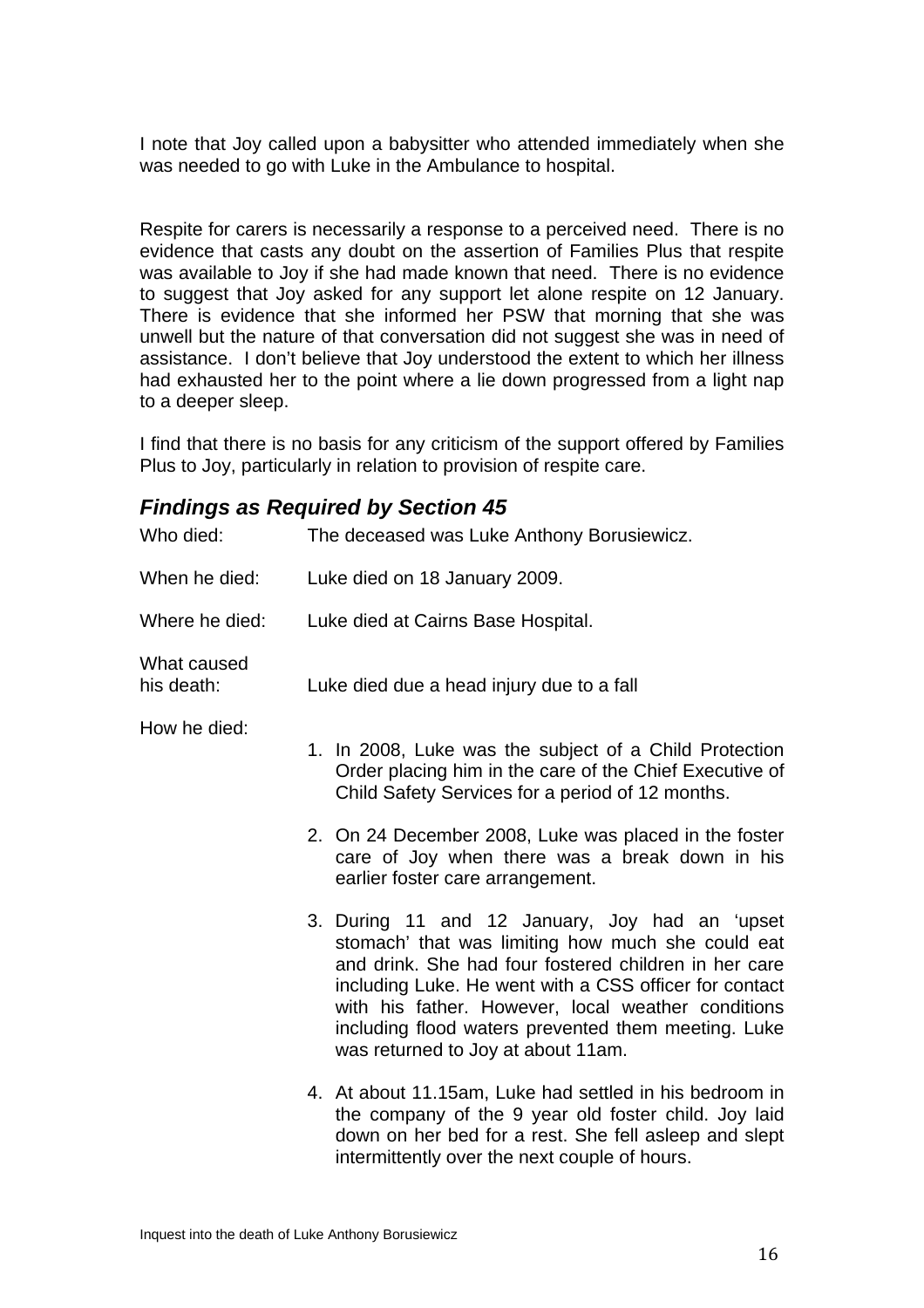- 5. Between 11.15am and 1.45pm (more likely it was closer to 11.15am), Luke became upset and began jumping on his bed. He fell and struck his head on the bed frame and floor causing a severe head injury. The fall occurred while Joy was sleep. The 9 year old foster girl and possibly the 12 year old foster girl witnessed the fall.
- 6. On waking, Joy checked on Luke and the other children. Luke appeared asleep. Neither of the girls reported the fall to Joy.
- 7. When Joy did attempt to wake Luke, she found him unconscious and called an ambulance. Luke was taken to Cairns Base Hospital and died 6 days later from his head injuries.
- 8. Joy was suffering fatigue from an upset stomach combined with limited consumption of food and water. This reduced her ability to assess her level of tiredness. The depth and duration of her sleep as well as her consequential lack of supervision of the children was an unintended consequence of fatigue.
- 9. The assessment of Joy as a foster carer was rigorous, comprehensive and thorough. Since starting as a foster carer in 2006, Joy demonstrated through the quality of her care provided to many foster children that the original assessment was well founded. Joy also demonstrated an awareness of her own limitations and did not hesitate in speaking with her Placement Support Workers, Families Plus or CSS officers about issues with children in her care.
- 10. There is no evidence to suggest that the nature of the support that Families Plus provided to Joy was less than adequate.
- 11. There is no evidence to suggest that Child Safety Services failed to discharge its responsibilities in managing the care and protection of Luke.

#### *Recommendations*

Considerable material was admitted into evidence about how foster care agencies work with Child Safety Services in managing foster care including the recruitment, assessment, training and monitoring of foster carers. However, as became evident during submissions, no amount of training and procedures can be developed and implemented to address the onset and possible consequence of fatigue in this context. The control measures used to mitigate the risks associated with fatigue in a workplace or transport setting do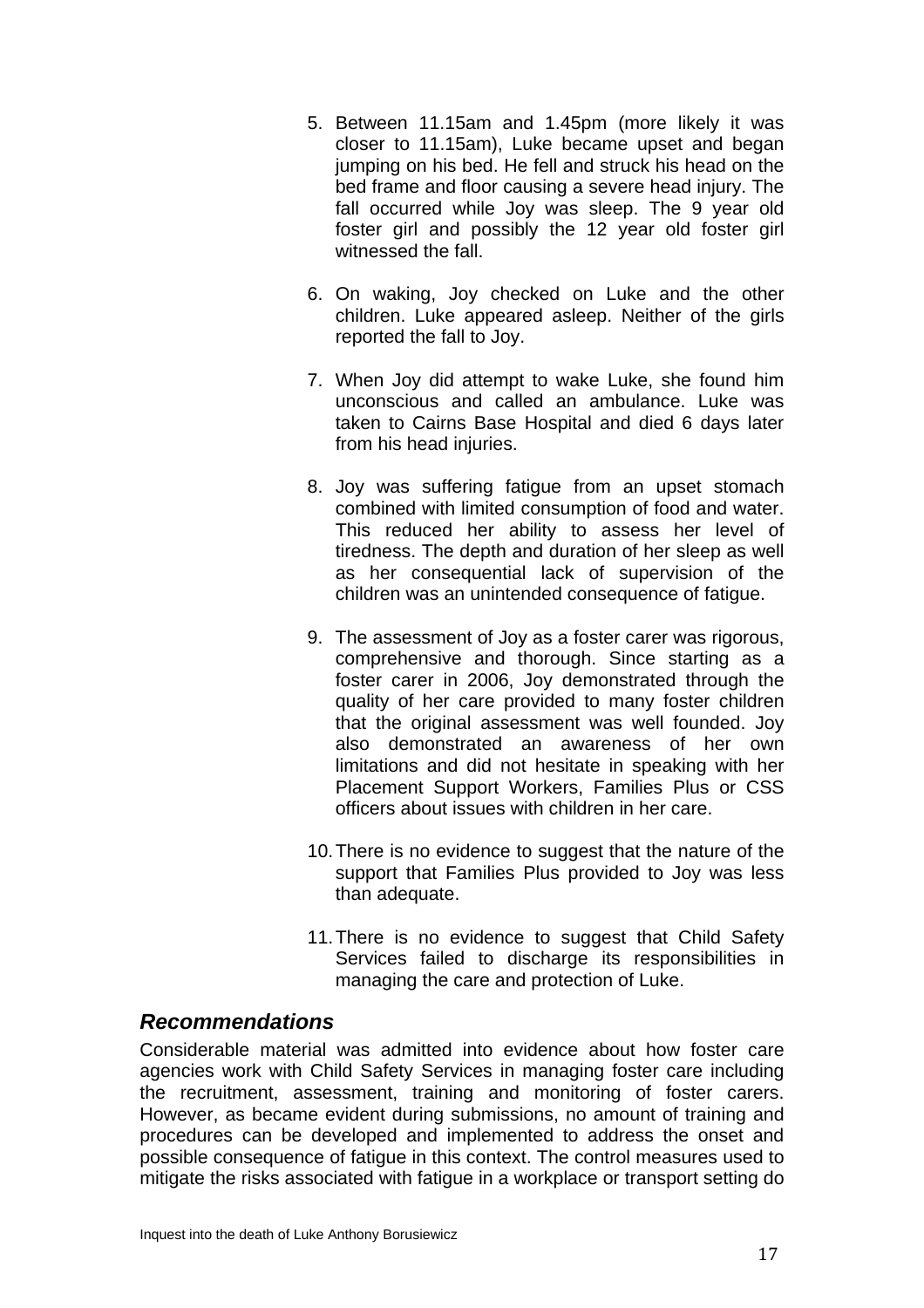not transfer into a domestic setting, let alone care arrangements for foster children.

Therefore, I am unable to formulate any recommendations for change in the training and monitoring of foster carers that might prevent a death in similar circumstances. However, the circumstances surrounding Luke's death should be used as a case study in the training of foster carers in self awareness and the insidious nature of fatigue; as well as the training of Placement Support Works and Child Safety Service officers in the need for vigilance in monitoring foster care arrangements.

K Vriestef

**Coroner Kevin Priestly**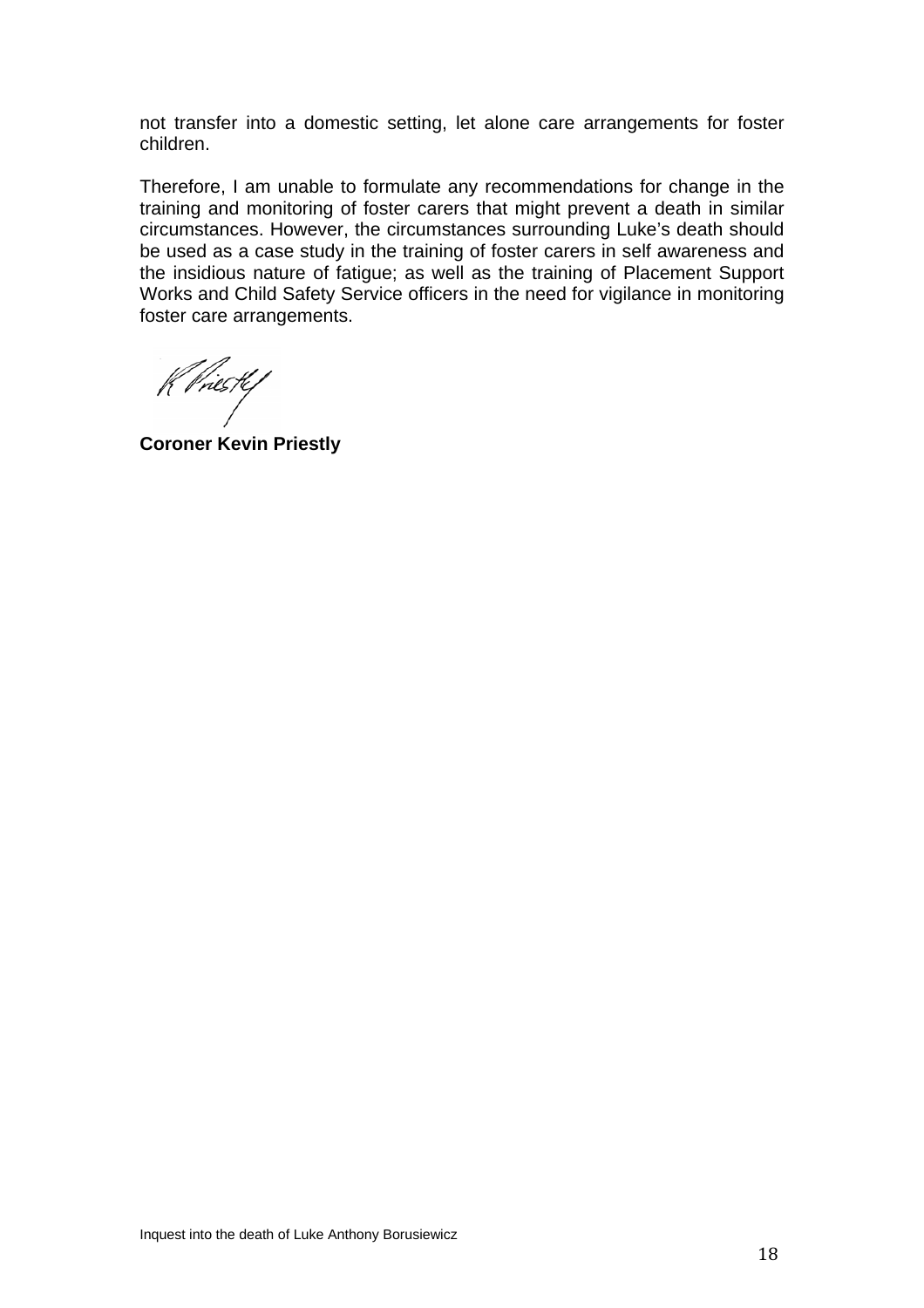

Community Care **Families Plus** 

> Jane Sheehan Families Plus Ph 40 580 433

25/10/2006

Attention Pat Anderson



I spoke with Joy **1** Fon the 23/10/2006 at her unit for approximately two hours. Below is the information we spoke about.

Joy has had experience with providing care for a child/young person with ADHD. Joy's younger son has ADHD. He experienced difficulties at school where Joy had to advocate on his behalf. Joy said that she knew all of the Deputy Principals as she spent a lot of time there. She tried Ritalin but found that it didn't provide benefit to her son (his lost weight and there was little behavioural change). Joy uses behaviour modification with her son and for most of the children she has worked with. She developed "quite time" for her son where they would do something that he enjoyed and quite. Joy used fishing with her son. They use to go fishing most Sundays. She explained to him and tried to instil the need for quite time. This worked well for her son and they managed to control his behaviour.

Joy has also worked with a young person (approximately aged 12) with bi-polar in her role as a Principal. The young person experienced the highs and lows involved with bi-polar as well as the uncontrollable aggression. Joy tried to speak with her parents about the needs of the child, but the parents didn't want mental health intervention and believed that when she went to boarding school there would be any further concerns. Joy had to put strategies in place at school that would benefit the child as well as incorporating the parents wishes. Joy learnt to identify her triggers and would intervene before there were concerns and she also provided gentle reinforcement. Joy spoke to other students about the need for no teasing and also about the need to be non-judgmental.

Joy also has dealt with substance abuse in her role as a teacher. She identified that a young person who was sniffing by the smell of petrol. She advocated on behalf of the young person to the Principal about the need for intervention. The Principal had the belief that substance abuse intervention was not the role of the school and belief all Uniting Car that they should not become involved.

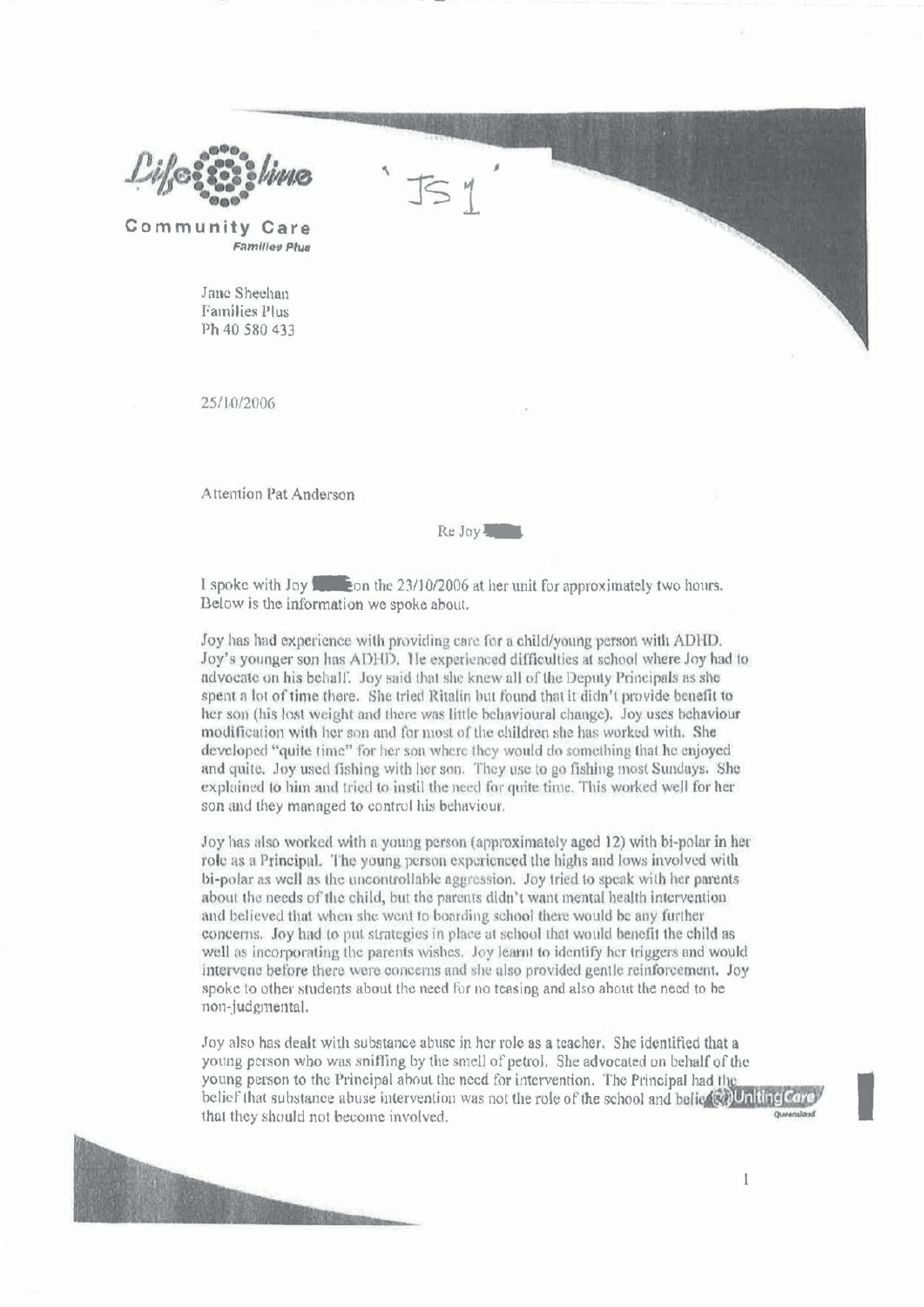Joy also worked in a remote school in New Zealand where it was well know that parents grew and smoked marijuana. She didn't believe that the children were conscious users of the drugs but believed that they were passive users as their clothes and bags smelt of marijuana smoke. Joy found this difficult to work with as some of the children had short-term memory loss. They would learn something one day and the following day would forget. Joy's patient nature and her ability to work with children ensured that she had the persistence and ability to re-teach work as needed.

While Joy was teaching, she identified behaviours that led her to become concerned about sexual abuse. Joy stated that she did a lot of drawing in class and that was one medium that concerns her if the child was drawing inappropriate things and using blacks, browns and reds consistently and the pictures look "scary". She witnessed a young girl touching younger children inappropriately, pushing others toward boys, clingy towards adult males and a lot of little behavioural concerns. She also believed that the child's mother was a victim of domestic violence as she presented with bruising. Joy contacted a nurse and also the police about her concerns. As a result of the investigation, the young girl and her mother moved out of the home to ensure her safety.

Joy stated that children need to feel they are competent in something to build their self-esteem. She never set the standards too high so the child/young person can reach them. Joy also stated that this was a way to increase the child/young person's selfesteem. She sets firm clear boundaries and offers rewards and praise. Joy stated that she is very mindful of not offering "hollow praise" which is when a general praise is given "well done" but it needs to be specific regarding a particular behaviour and what aspect was good about it. Joy stated that this also builds a child/young person's self-esteem as they then know what behaviour they did was good.

Joy believes that she is multi-skilled. She sews, cooks, knows multi languages. jewellery making and drawing. She believes that children/young people need enough to do and for them to be interested so they don't get board.

I spoke with Joy about what activities she would engage different age groups with. Joy stated that for the younger age group, she reads to them, plays with their toys with them, plays ball, draw, take them to the pool. During my home visits, I have observed that Joy interacts well with the two year old boy that she baby sits for two days a week. Joy offered lots of attention, affection, explanation, and praise to the child while I was there. Joy spoke to the child about books the he has read, toys that he brought with him and nursery rhymes that he likes. During my observations, I found the child to have a close relationship with Joy, as he felt comfortable in asking for things and wanting to play with her.

With the 5-10 age group, Joy stated that she would encourage them to read, involve them in sport that they like (swimming, dance, gym, taekwon-do), encourage them to write stories, use a journal, bikes or anything else the child shows enjoyment in doing. With the teenage age group, Joy stated that it would be similar, sports, talking/discussion, having their friends over, teaching them life skills, taking them out to restaurants, movies. I believe that Joy would engage the child in activities that the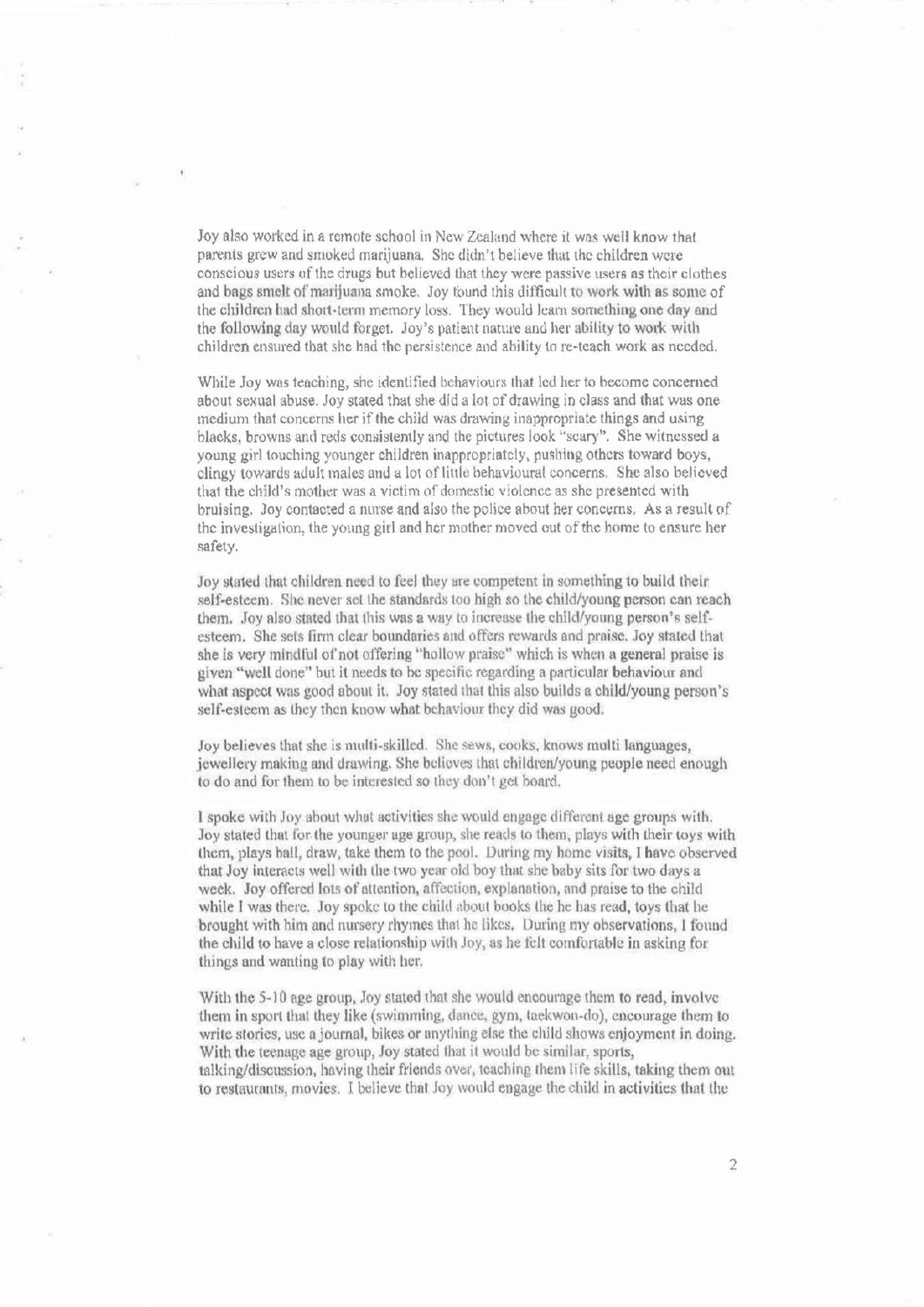child/young person wished to be involved in or activities that the Department or Families Plus may advocate for,

Joy also has used age appropriate strategies to "modify behaviour". They include a naughty corner, time out. Joy stated that each child is different and they require different behaviour strategies. Joy stated that different strategies have worked for different children and adults need to be flexible and not ridged when it comes to caring for children. Joy also stated that she picks her battles as "she doesn't need to be right all of the time".

Joy stated that she has support from the child/young person, school, health professionals, Department, Families Plus, library, friends and her daughter-in-law. When Joy is stressed she talks about the issue and tries to makes little changes that will benefit all who's involved. Joy doesn't rely on cigarettes, alcohol, aggression or food to cope with stress.

Joy did state that she does spend money on gambling. This isn't a form of stress management, but rather an enjoyment for her. Joy stated that she puts a proportion of her pension away for saving, then pays her rent and her bills. The money that is left over she will spend on recreation. This includes movies, videos, and gambling. Joy was very clear to say that at no time has gambling had a negative impact on her life. Joy stated that her spending a small amount at the casino or on the horse races will not have an impact on her ability to care for a child as this is not an addiction for her. If it doesn't fit in with her plans, then it didn't matter. I believe that the proportion that Joy does gamble will not impact on her ability to care for a child in care. Joy has been in the same location for a number of years, she has all of the furnishings and modern conveniences that she needs. This demonstrates that gambling is not an addiction for her. From my conversation with her, I have no concerns about her gambling.

Joy believes that fostering will not impact on her health. She eats healthily, exercises and has time out (massage, reads, swims, hot baths). I believe that if a time comes where Joy in unable to care, she will be open about the challenges she is facing. I didn't observe any concerns regarding her health that will impact on her ability to care.

Joy is happy to ensure that the child's needs are met, this includes making their room feel at home (mementoes, photos, putting their belongings around the house). Joy stated that if the need arises and a home phone is needed that she will consider that, After her discussion with a long term foster carer Joy had developed some boundaries for her house including pocket money and phone allowances. Joy stated that she will support all forms of contact with a child/young person family and their. connections/supports.

Joy encourages communication of children/young people. She believes that they need to be encouraged to communicate in whatever medium, that the child/young person connects with – verbal, written, creatively (art, drawing etc). She stated that children can suppress many different emotions (sadness, anger, hurt) and this needs to be expressed (when the child/young person is ready).

3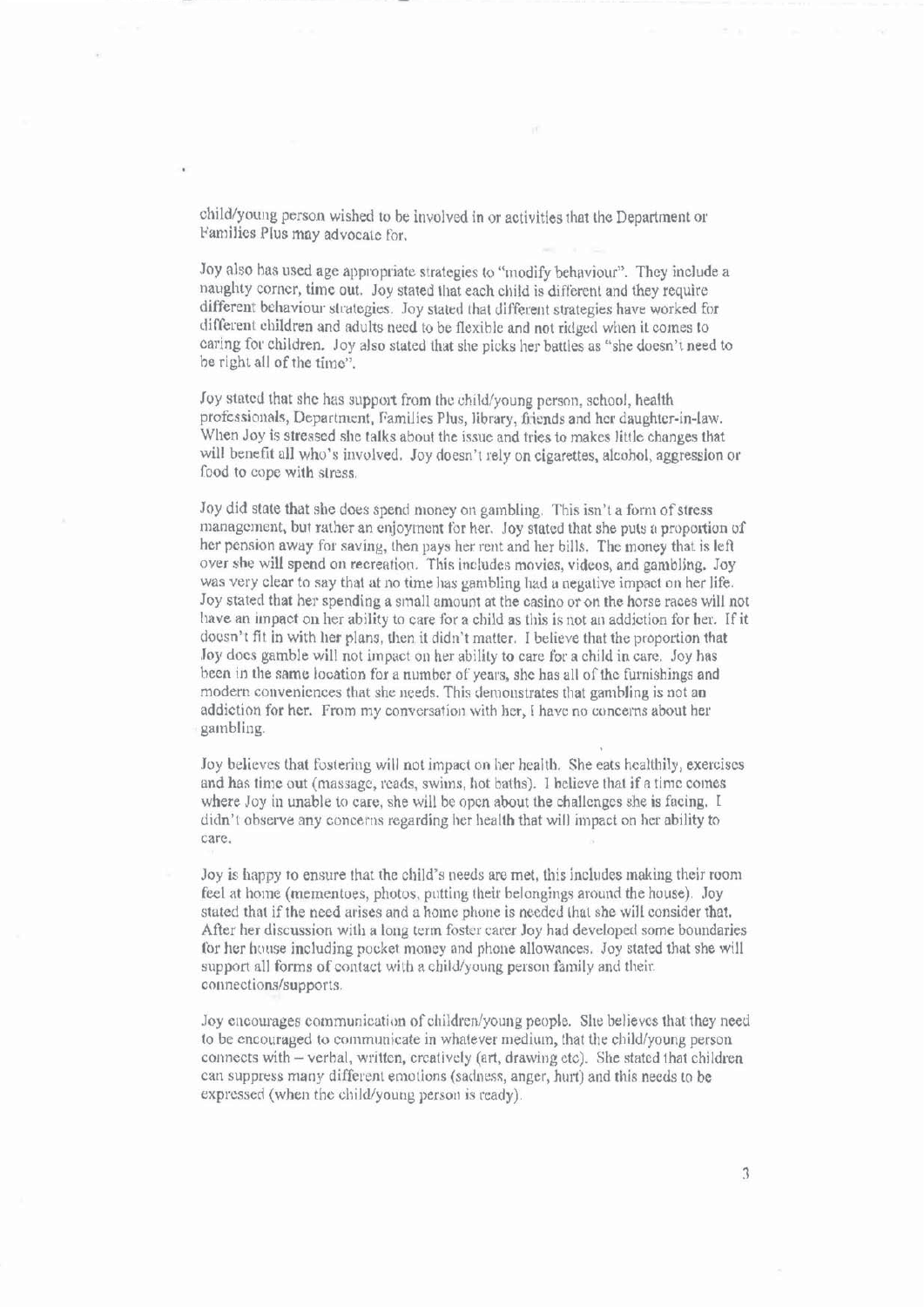I also spoke to Joy about travel options. She stated that she doesn't have a car but doesn't think this would impact on her ability to provide connection between the child and the community. Thus has been identified as a possible match to be placed with Joy. Joy has found out that the bus that will travel from her local bus stop to the front of the school and return at suitable times. **For also attends cadets**. Transport has been organised from other members of the group to pick up and drop of  $\Box$  Joy is familiar with the bus system and if a bus is not suitable, then she has the option of a taxi. If the child is too young to travel on the bus system, then Joy will accompany them. Transport will need to be looked at creatively for children that are placed in Joy's care.

Joy and I discussed that placement types. Joy stated that she is happy with numerous types of placements. Joy has one room for a child, but if the need arises, she could make another room where is currently has a desk. She has a foldout couch if need be. Joy stated that she is able/willing to provide emergency care for children of all ages (from and infant till 18) and cultural backgrounds. She is willing to be contacted at night or over the weekend if a placement is needed. Joy is able and willing to offer respite to all age children and cultural backgrounds. Transport will need to be considered with regards to this form of placement. Joy stated that she is able to provide short term care options for any age child or cultural group. With regards to long term placements, Joy stated that she is only able to provide this type of placement for older young people as a time will come where she is unable to care.

I believe that Joy has the willingness and ability to provide the above types of placements. She has cared recently for young children from infancy to two years old. Joy has had numerous experiences working as a teacher, nanny, governess and a baby sitter to a wide range of children from different age groups and from different cultural backgrounds. I believe that from working with a wide variety of children for the last 43 years, Joy has had the experience of working with children with challenging behaviours. I have observed Joy to interact well with the two year old boy that she baby sits for. I have no concerns regarding her lifestyle and its impact on her ability to care for children in the care of the Department of Child Safety.

Throughout my three discussions with Joy, I have found her to have an extensive knowledge of children/young people and behaviours that they may present with. Joy was able to articulate that children that do come into care have experienced some trauma and may display challenging behaviours without prompting. I believe that Joy's framework regarding the need for children to feel safe and secure and then develop a style of communication that suits them is suited to becoming a foster carer. Joy has extensive knowledge of attachments and the need for children to maintain that attachment with their family and supports. Joy has spoke with an experienced foster carer and this carer believes that Joy has the skills and motivation to become a foster carer. Another Intensive Support Worker from Families Plus has also met Joy and believes that her lifestyle and personality will suit foster and particularly

 $\overline{4}$